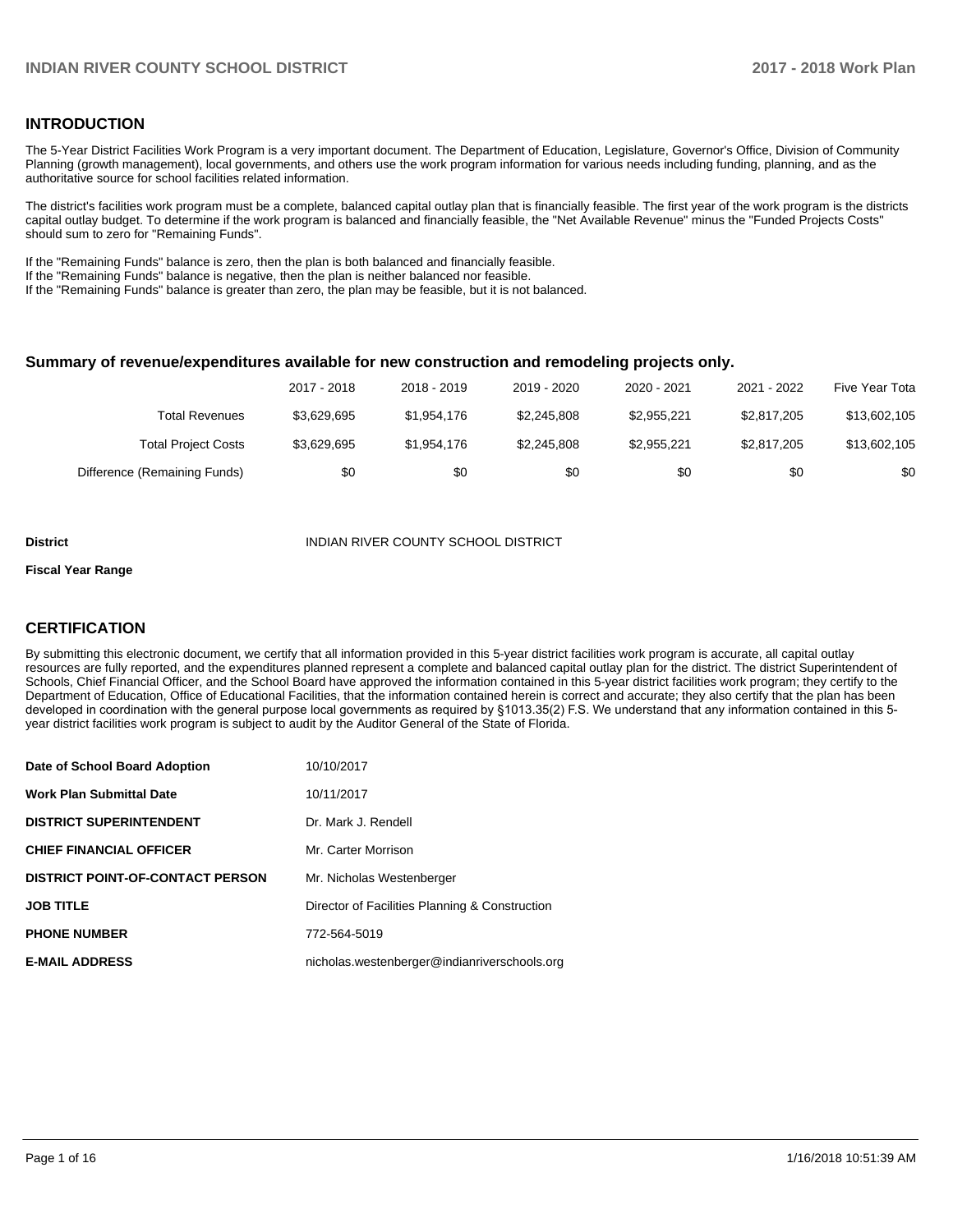# **Expenditures**

#### **Expenditure for Maintenance, Repair and Renovation from 1.50-Mills and PECO**

Annually, prior to the adoption of the district school budget, each school board must prepare a tentative district facilities work program that includes a schedule of major repair and renovation projects necessary to maintain the educational and ancillary facilities of the district.

|                                  | Item                                                                                                                                                                                                                                                                                                                                                                                                                                                                                                                                                                                                                                                      |             | 2018 - 2019<br>Projected | 2019 - 2020<br>Projected | 2020 - 2021<br>Projected | 2021 - 2022<br>Projected | <b>Total</b> |  |  |  |
|----------------------------------|-----------------------------------------------------------------------------------------------------------------------------------------------------------------------------------------------------------------------------------------------------------------------------------------------------------------------------------------------------------------------------------------------------------------------------------------------------------------------------------------------------------------------------------------------------------------------------------------------------------------------------------------------------------|-------------|--------------------------|--------------------------|--------------------------|--------------------------|--------------|--|--|--|
| <b>HVAC</b>                      |                                                                                                                                                                                                                                                                                                                                                                                                                                                                                                                                                                                                                                                           | \$598.480   | \$0                      | \$250,000                | \$0                      | \$5,900,000              | \$6,748,480  |  |  |  |
| Locations:                       | ALTERNATIVE EDUCATION CENTER, BEACHLAND ELEMENTARY, CITRUS ELEMENTARY, FELLSMERE ELEMENTARY, GIFFORD<br>MIDDLE, INDIAN RIVER ACADEMY, SEBASTIAN RIVER SENIOR HIGH, VERO BEACH SENIOR HIGH                                                                                                                                                                                                                                                                                                                                                                                                                                                                 |             |                          |                          |                          |                          |              |  |  |  |
| Flooring                         |                                                                                                                                                                                                                                                                                                                                                                                                                                                                                                                                                                                                                                                           | \$601.530   | \$350.000                | \$1.056.000              | \$200.000                | \$592.840                | \$2,800,370  |  |  |  |
| Locations:                       | BEACHLAND ELEMENTARY, CITRUS ELEMENTARY, DODGERTOWN ELEMENTARY, FELLSMERE ELEMENTARY, GIFFORD MIDDLE,<br>GLENDALE ELEMENTARY, INDIAN RIVER ACADEMY, LIBERTY MAGNET, OSCEOLA MAGNET SCHOOL (NEW), OSLO MIDDLE, PELICAN<br>ISLAND ELEMENTARY, ROSEWOOD ELEMENTARY, SEBASTIAN ELEMENTARY, SEBASTIAN RIVER MIDDLE, SEBASTIAN RIVER<br>SENIOR HIGH, TRANSPORTATION DEPARTMENT, TREASURE COAST ELEMENTARY, VERO BEACH SENIOR HIGH, WABASSO<br><b>SCHOOL</b>                                                                                                                                                                                                     |             |                          |                          |                          |                          |              |  |  |  |
| Roofing                          |                                                                                                                                                                                                                                                                                                                                                                                                                                                                                                                                                                                                                                                           | \$553,749   | \$1,090,000              | \$745,000                | \$1,801,862              | \$145,000                | \$4,335,611  |  |  |  |
| Locations:                       | ADMINISTRATIVE ANNNEX/PRINT SHOP, ADULT EDUCATION, ALTERNATIVE EDUCATION CENTER, BEACHLAND ELEMENTARY,<br>CITRUS ELEMENTARY, DODGERTOWN ELEMENTARY, FELLSMERE ELEMENTARY, GIFFORD MIDDLE, GLENDALE ELEMENTARY,<br>INDIAN RIVER ACADEMY, LIBERTY MAGNET, OSCEOLA MAGNET SCHOOL (NEW), OSLO MIDDLE, PELICAN ISLAND ELEMENTARY,<br>ROSEWOOD ELEMENTARY, SEBASTIAN ELEMENTARY, SEBASTIAN RIVER MIDDLE, SEBASTIAN RIVER SENIOR HIGH, STORM<br>GROVE MIDDLE SCHOOL, SUPPORT SERVICE COMPLEX, TRANSPORTATION DEPARTMENT, TREASURE COAST ELEMENTARY,<br>VERO BEACH ELEMENTARY, VERO BEACH SENIOR HIGH, WABASSO SCHOOL                                             |             |                          |                          |                          |                          |              |  |  |  |
| Safety to Life                   |                                                                                                                                                                                                                                                                                                                                                                                                                                                                                                                                                                                                                                                           | \$1,473,531 | \$2,982,410              | \$2,623,903              | \$1,853,930              | \$1,250,838              | \$10,184,612 |  |  |  |
| Locations:                       | ADMINISTRATIVE ANNNEX/PRINT SHOP, ADMINISTRATIVE BUILDING, ADULT EDUCATION, ALTERNATIVE EDUCATION CENTER,<br>BEACHLAND ELEMENTARY, CITRUS ELEMENTARY, DODGERTOWN ELEMENTARY, FELLSMERE ELEMENTARY, GIFFORD MIDDLE,<br>GLENDALE ELEMENTARY, INDIAN RIVER ACADEMY, LIBERTY MAGNET, MAINTENANCE SHOPS, OSCEOLA MAGNET SCHOOL (NEW),<br>OSLO MIDDLE, PELICAN ISLAND ELEMENTARY, ROSEWOOD ELEMENTARY, SEBASTIAN ELEMENTARY, SEBASTIAN RIVER MIDDLE,<br>SEBASTIAN RIVER SENIOR HIGH, STORM GROVE MIDDLE SCHOOL, SUPPORT SERVICE COMPLEX, TRANSPORTATION<br>DEPARTMENT, TREASURE COAST ELEMENTARY, VERO BEACH ELEMENTARY, VERO BEACH SENIOR HIGH, WABASSO SCHOOL |             |                          |                          |                          |                          |              |  |  |  |
| Fencing                          |                                                                                                                                                                                                                                                                                                                                                                                                                                                                                                                                                                                                                                                           | \$0         | \$0                      | \$0                      | \$0                      | \$0                      | \$0          |  |  |  |
|                                  | Locations: No Locations for this expenditure.                                                                                                                                                                                                                                                                                                                                                                                                                                                                                                                                                                                                             |             |                          |                          |                          |                          |              |  |  |  |
| Parking                          |                                                                                                                                                                                                                                                                                                                                                                                                                                                                                                                                                                                                                                                           | \$0         | \$0                      | \$0                      | \$0                      | \$0                      | \$0          |  |  |  |
|                                  | Locations: No Locations for this expenditure.                                                                                                                                                                                                                                                                                                                                                                                                                                                                                                                                                                                                             |             |                          |                          |                          |                          |              |  |  |  |
| Electrical                       |                                                                                                                                                                                                                                                                                                                                                                                                                                                                                                                                                                                                                                                           | \$0         | \$0                      | \$0                      | \$0                      | \$0                      | \$0          |  |  |  |
|                                  | Locations: No Locations for this expenditure.                                                                                                                                                                                                                                                                                                                                                                                                                                                                                                                                                                                                             |             |                          |                          |                          |                          |              |  |  |  |
| Fire Alarm                       |                                                                                                                                                                                                                                                                                                                                                                                                                                                                                                                                                                                                                                                           | \$310,000   | \$200,000                | \$425,000                | \$800,000                | \$0                      | \$1,735,000  |  |  |  |
| Locations:                       | CITRUS ELEMENTARY, DODGERTOWN ELEMENTARY, FELLSMERE ELEMENTARY, GIFFORD MIDDLE, GLENDALE ELEMENTARY,<br>LIBERTY MAGNET, OSCEOLA MAGNET SCHOOL (NEW), OSLO MIDDLE, PELICAN ISLAND ELEMENTARY, ROSEWOOD ELEMENTARY,<br>SEBASTIAN ELEMENTARY, SEBASTIAN RIVER MIDDLE, SEBASTIAN RIVER SENIOR HIGH, TRANSPORTATION DEPARTMENT,<br>TREASURE COAST ELEMENTARY, VERO BEACH ELEMENTARY, VERO BEACH SENIOR HIGH, WABASSO SCHOOL                                                                                                                                                                                                                                    |             |                          |                          |                          |                          |              |  |  |  |
| Telephone/Intercom System        |                                                                                                                                                                                                                                                                                                                                                                                                                                                                                                                                                                                                                                                           | \$0         | \$0                      | \$0                      | \$0                      | \$0                      | \$0          |  |  |  |
|                                  | Locations: No Locations for this expenditure.                                                                                                                                                                                                                                                                                                                                                                                                                                                                                                                                                                                                             |             |                          |                          |                          |                          |              |  |  |  |
| <b>Closed Circuit Television</b> |                                                                                                                                                                                                                                                                                                                                                                                                                                                                                                                                                                                                                                                           | \$0         | \$0                      | \$0                      | \$0                      | \$0                      | \$0          |  |  |  |
|                                  | Locations: No Locations for this expenditure.                                                                                                                                                                                                                                                                                                                                                                                                                                                                                                                                                                                                             |             |                          |                          |                          |                          |              |  |  |  |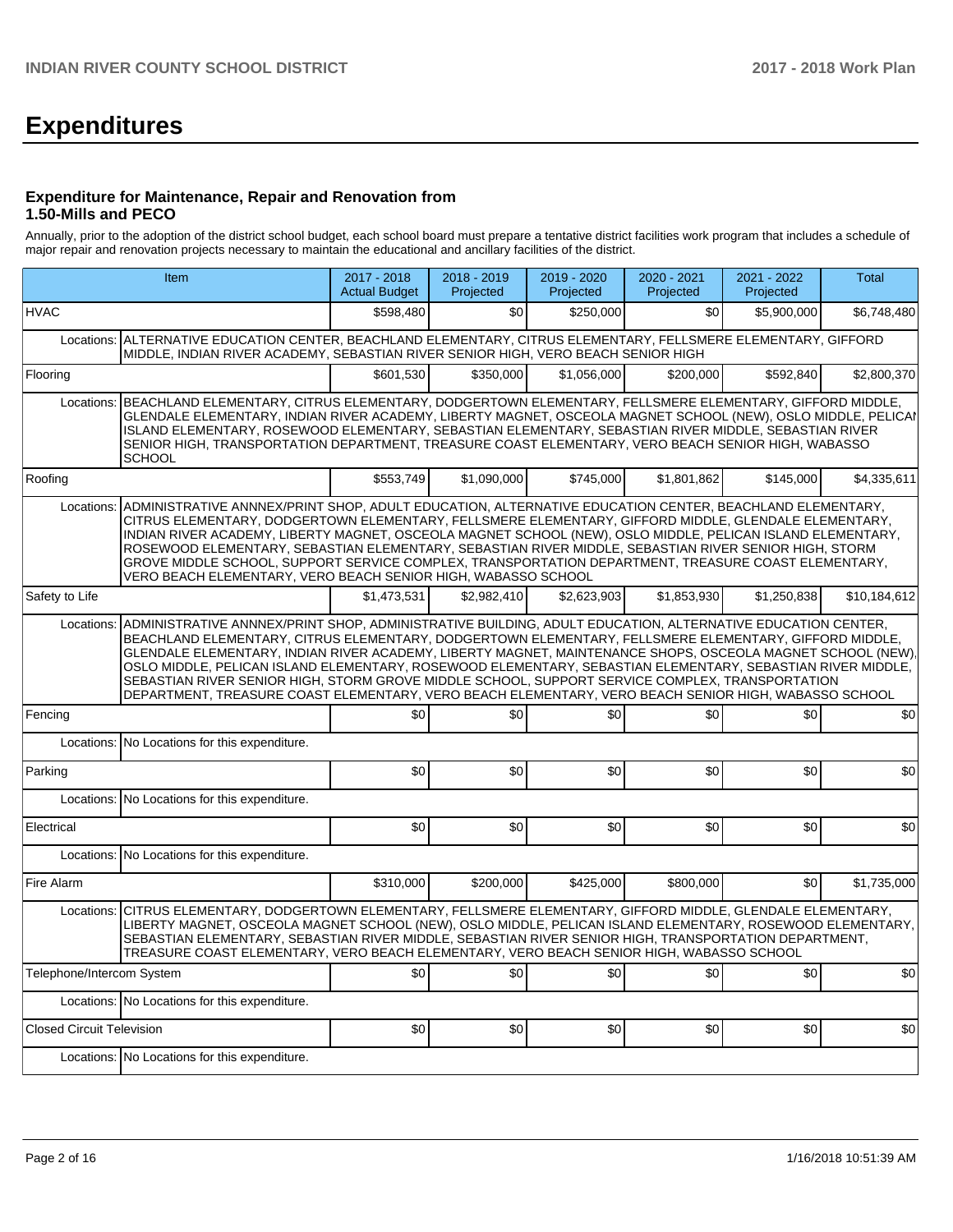| Paint              |                                                                                                                                                                                                                                                                                                                                                                                                                                                                                                                                                                                                                                                                                                          | \$50,000    | <b>\$01</b> | \$461,000   | \$1,750,000 | \$0         | \$2,261,000  |
|--------------------|----------------------------------------------------------------------------------------------------------------------------------------------------------------------------------------------------------------------------------------------------------------------------------------------------------------------------------------------------------------------------------------------------------------------------------------------------------------------------------------------------------------------------------------------------------------------------------------------------------------------------------------------------------------------------------------------------------|-------------|-------------|-------------|-------------|-------------|--------------|
|                    | Locations: ADMINISTRATIVE ANNNEX/PRINT SHOP, ADMINISTRATIVE BUILDING, ADULT EDUCATION, ALTERNATIVE EDUCATION CENTER,<br> BEACHLAND ELEMENTARY, CITRUS ELEMENTARY, DODGERTOWN ELEMENTARY, FELLSMERE ELEMENTARY, GIFFORD MIDDLE,<br>GLENDALE ELEMENTARY, INDIAN RIVER ACADEMY, LIBERTY MAGNET, MAINTENANCE SHOPS, OSCEOLA MAGNET SCHOOL (NEW),<br>OSLO MIDDLE, PELICAN ISLAND ELEMENTARY, ROSEWOOD ELEMENTARY, SEBASTIAN ELEMENTARY, SEBASTIAN RIVER MIDDLE,<br>SEBASTIAN RIVER SENIOR HIGH, STORM GROVE MIDDLE SCHOOL, SUPPORT SERVICE COMPLEX, TRANSPORTATION<br>DEPARTMENT, TREASURE COAST ELEMENTARY, VERO BEACH ELEMENTARY, VERO BEACH SENIOR HIGH, WABASSO SCHOOL                                    |             |             |             |             |             |              |
| Maintenance/Repair |                                                                                                                                                                                                                                                                                                                                                                                                                                                                                                                                                                                                                                                                                                          | \$747,160   | \$822,160   | \$822,160   | \$968,336   | \$1,572,160 | \$4,931,976  |
|                    | Locations: Administration Building, ADMINISTRATIVE ANNNEX/PRINT SHOP, ADMINISTRATIVE BUILDING, ADULT EDUCATION, ALTERNATIVE<br> EDUCATION CENTER, BEACHLAND ELEMENTARY, CITRUS ELEMENTARY, DODGERTOWN ELEMENTARY, FELLSMERE ELEMENTARY <br>GIFFORD MIDDLE, GLENDALE ELEMENTARY, INDIAN RIVER ACADEMY, LIBERTY MAGNET, MAINTENANCE SHOPS, OSCEOLA<br>MAGNET SCHOOL (NEW), OSLO MIDDLE, PELICAN ISLAND ELEMENTARY, ROSEWOOD ELEMENTARY, SEBASTIAN ELEMENTARY,<br>SEBASTIAN RIVER MIDDLE, SEBASTIAN RIVER SENIOR HIGH, STORM GROVE MIDDLE SCHOOL, SUPPORT SERVICE COMPLEX,<br>TRANSPORTATION DEPARTMENT, TREASURE COAST ELEMENTARY, VERO BEACH ELEMENTARY, VERO BEACH SENIOR HIGH,<br><b>WABASSO SCHOOL</b> |             |             |             |             |             |              |
|                    | Sub Total:                                                                                                                                                                                                                                                                                                                                                                                                                                                                                                                                                                                                                                                                                               | \$4,334,450 | \$5,444,570 | \$6,383,063 | \$7,374,128 | \$9,460,838 | \$32,997,049 |

| <b>IPECO Maintenance Expenditures</b> | \$306,030   | \$306,030   | \$306,030   | \$306,030   | \$306,030    | \$1,530,150  |
|---------------------------------------|-------------|-------------|-------------|-------------|--------------|--------------|
| 1.50 Mill Sub Total:                  | \$5,893,393 | \$7,703,929 | \$8,934,193 | \$9,643,098 | \$10,894,808 | \$43,069,421 |

|                                            | <b>Other Items</b>                                                                                                                                                                                                                                                                                                                                                                                                                                                                                                                                                                                                                                                   | 2017 - 2018<br><b>Actual Budget</b> | $2018 - 2019$<br>Projected | 2019 - 2020<br>Projected | $2020 - 2021$<br>Projected | 2021 - 2022<br>Projected | <b>Total</b> |  |  |  |
|--------------------------------------------|----------------------------------------------------------------------------------------------------------------------------------------------------------------------------------------------------------------------------------------------------------------------------------------------------------------------------------------------------------------------------------------------------------------------------------------------------------------------------------------------------------------------------------------------------------------------------------------------------------------------------------------------------------------------|-------------------------------------|----------------------------|--------------------------|----------------------------|--------------------------|--------------|--|--|--|
| Site Improvements Districtwide             |                                                                                                                                                                                                                                                                                                                                                                                                                                                                                                                                                                                                                                                                      | \$15,000                            | \$300,389                  | \$123,000                | \$0                        | \$0                      | \$438,389    |  |  |  |
|                                            | Locations ADMINISTRATIVE ANNNEX/PRINT SHOP, ADMINISTRATIVE BUILDING, ADULT EDUCATION, ALTERNATIVE EDUCATION CENTER,<br>BEACHLAND ELEMENTARY, CITRUS ELEMENTARY, DODGERTOWN ELEMENTARY, FELLSMERE ELEMENTARY, GIFFORD MIDDLE,<br>GLENDALE ELEMENTARY, INDIAN RIVER ACADEMY, LIBERTY MAGNET, MAINTENANCE SHOPS, OSCEOLA MAGNET SCHOOL<br>(NEW), OSLO MIDDLE, PELICAN ISLAND ELEMENTARY, ROSEWOOD ELEMENTARY, SEBASTIAN ELEMENTARY, SEBASTIAN RIVER<br>MIDDLE, SEBASTIAN RIVER SENIOR HIGH, STORM GROVE MIDDLE SCHOOL, SUPPORT SERVICE COMPLEX, TRANSPORTATION<br>DEPARTMENT, TREASURE COAST ELEMENTARY, VERO BEACH ELEMENTARY, VERO BEACH SENIOR HIGH, WABASSO SCHOOL  |                                     |                            |                          |                            |                          |              |  |  |  |
| Paving, WW Covers & Sidewalks Districtwide |                                                                                                                                                                                                                                                                                                                                                                                                                                                                                                                                                                                                                                                                      | \$408,020                           | \$100,000                  | \$100,000                | \$0                        | \$240,000                | \$848,020    |  |  |  |
|                                            | Locations DODGERTOWN ELEMENTARY, GLENDALE ELEMENTARY, INDIAN RIVER ACADEMY, OSLO MIDDLE, SEBASTIAN RIVER SENIOR<br>HIGH, VERO BEACH SENIOR HIGH, WABASSO SCHOOL                                                                                                                                                                                                                                                                                                                                                                                                                                                                                                      |                                     |                            |                          |                            |                          |              |  |  |  |
| <b>Chiller Replacement</b>                 |                                                                                                                                                                                                                                                                                                                                                                                                                                                                                                                                                                                                                                                                      | \$750,000                           | \$1.345.000                | \$799,160                | \$1,950,000                | \$900,000                | \$5,744,160  |  |  |  |
|                                            | Locations FELLSMERE ELEMENTARY, GLENDALE ELEMENTARY, INDIAN RIVER ACADEMY, LIBERTY MAGNET, OSCEOLA MAGNET SCHOOL<br>(NEW), OSLO MIDDLE, PELICAN ISLAND ELEMENTARY, SEBASTIAN ELEMENTARY, SEBASTIAN RIVER MIDDLE, STORM GROVE<br>MIDDLE SCHOOL, TRANSPORTATION DEPARTMENT                                                                                                                                                                                                                                                                                                                                                                                             |                                     |                            |                          |                            |                          |              |  |  |  |
| <b>ADA Compliance</b>                      |                                                                                                                                                                                                                                                                                                                                                                                                                                                                                                                                                                                                                                                                      | \$51,000                            | \$0 <sub>1</sub>           | \$160,000                | \$0                        | \$0                      | \$211,000    |  |  |  |
|                                            | Locations GIFFORD MIDDLE, SEBASTIAN RIVER MIDDLE, SEBASTIAN RIVER SENIOR HIGH, VERO BEACH SENIOR HIGH, WABASSO<br><b>SCHOOL</b>                                                                                                                                                                                                                                                                                                                                                                                                                                                                                                                                      |                                     |                            |                          |                            |                          |              |  |  |  |
| Furniture Fixtures & Equipment             |                                                                                                                                                                                                                                                                                                                                                                                                                                                                                                                                                                                                                                                                      | \$250,000                           | \$275,000                  | \$375,000                | \$275,000                  | \$250,000                | \$1,425,000  |  |  |  |
|                                            | Locations ADMINISTRATIVE ANNNEX/PRINT SHOP, ADMINISTRATIVE BUILDING, ADULT EDUCATION, ALTERNATIVE EDUCATION CENTER,<br>BEACHLAND ELEMENTARY, CITRUS ELEMENTARY, DODGERTOWN ELEMENTARY, FELLSMERE ELEMENTARY, GIFFORD MIDDLE,<br>GLENDALE ELEMENTARY, INDIAN RIVER ACADEMY, LIBERTY MAGNET, MAINTENANCE SHOPS, OSCEOLA MAGNET SCHOOL<br>(NEW), OSLO MIDDLE, PELICAN ISLAND ELEMENTARY, ROSEWOOD ELEMENTARY, SEBASTIAN ELEMENTARY, SEBASTIAN RIVER<br>IMIDDLE. SEBASTIAN RIVER SENIOR HIGH. STORM GROVE MIDDLE SCHOOL. SUPPORT SERVICE COMPLEX. TRANSPORTATION<br>DEPARTMENT, TREASURE COAST ELEMENTARY, VERO BEACH ELEMENTARY, VERO BEACH SENIOR HIGH, WABASSO SCHOOL |                                     |                            |                          |                            |                          |              |  |  |  |
| Playground Equipment Replacement           |                                                                                                                                                                                                                                                                                                                                                                                                                                                                                                                                                                                                                                                                      | \$340.953                           | \$395,000                  | \$350,000                | \$350,000                  | \$350,000                | \$1,785,953  |  |  |  |
|                                            | Locations BEACHLAND ELEMENTARY, CITRUS ELEMENTARY, DODGERTOWN ELEMENTARY, FELLSMERE ELEMENTARY, GLENDALE<br>ELEMENTARY, INDIAN RIVER ACADEMY, LIBERTY MAGNET, OSCEOLA MAGNET SCHOOL (NEW), PELICAN ISLAND ELEMENTARY,<br>ROSEWOOD ELEMENTARY, SEBASTIAN ELEMENTARY, TREASURE COAST ELEMENTARY, VERO BEACH ELEMENTARY, WABASS(<br><b>SCHOOL</b>                                                                                                                                                                                                                                                                                                                       |                                     |                            |                          |                            |                          |              |  |  |  |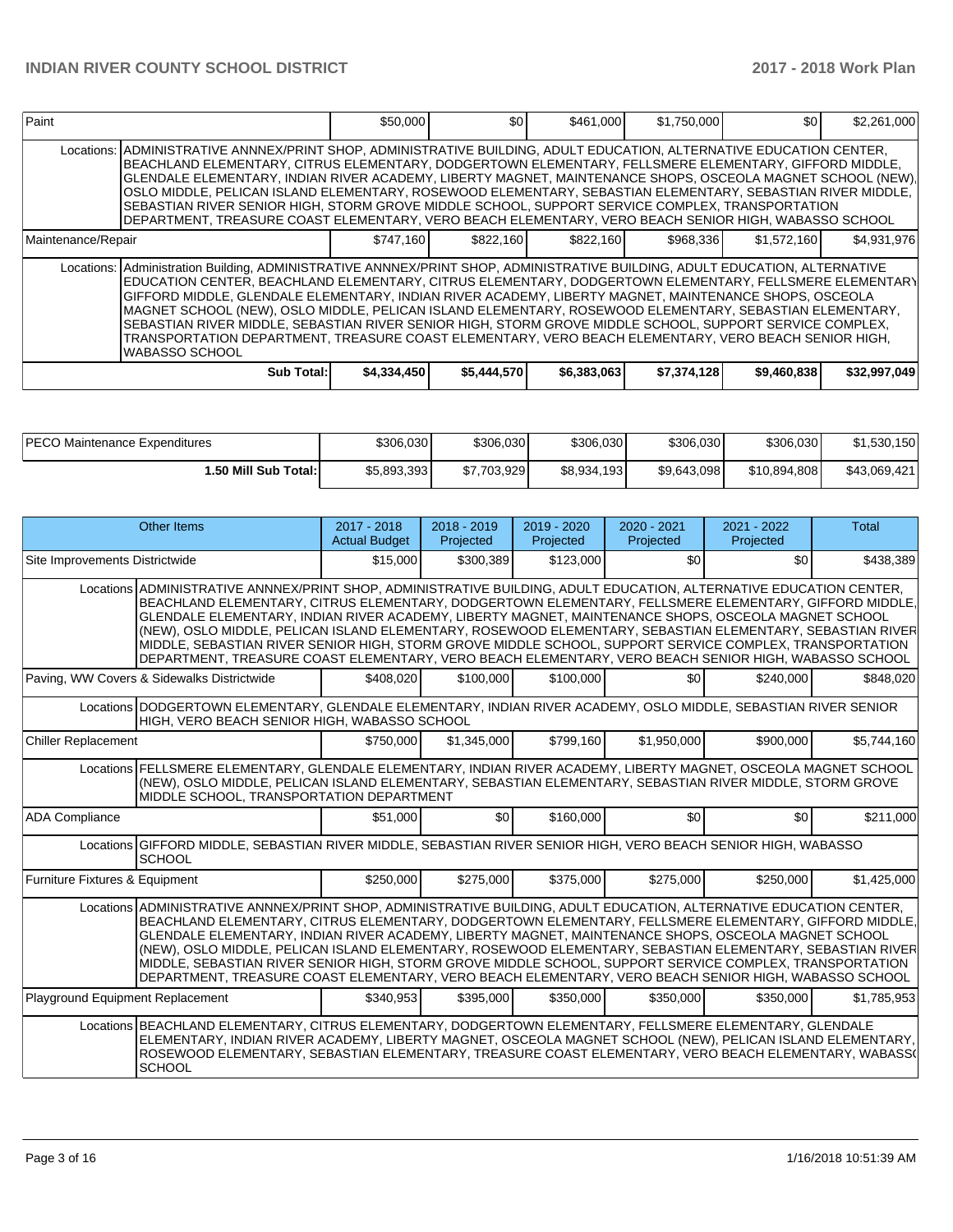| Building Improvements/Renovations Districtwide                                                                                                                                                       | \$50,000    | \$150,000   | \$950,000   | \$0         | \$0          | \$1,150,000  |  |  |
|------------------------------------------------------------------------------------------------------------------------------------------------------------------------------------------------------|-------------|-------------|-------------|-------------|--------------|--------------|--|--|
| Locations BEACHLAND ELEMENTARY, CITRUS ELEMENTARY, DODGERTOWN ELEMENTARY, OSLO MIDDLE, PELICAN ISLAND ELEMENTARY<br><b>IROSEWOOD ELEMENTARY, SEBASTIAN RIVER MIDDLE, SEBASTIAN RIVER SENIOR HIGH</b> |             |             |             |             |              |              |  |  |
| Total:                                                                                                                                                                                               | \$6.199.423 | \$8,009,959 | \$9.240.223 | \$9,949,128 | \$11,200,838 | \$44,599,571 |  |  |

#### **Local 1.50 Mill Expenditure For Maintenance, Repair and Renovation**

Anticipated expenditures expected from local funding sources over the years covered by the current work plan.

| Item                                                                                      | 2017 - 2018<br><b>Actual Budget</b> | 2018 - 2019<br>Projected | 2019 - 2020<br>Projected | 2020 - 2021<br>Projected | $2021 - 2022$<br>Projected | <b>Total</b>  |
|-------------------------------------------------------------------------------------------|-------------------------------------|--------------------------|--------------------------|--------------------------|----------------------------|---------------|
| Remaining Maint and Repair from 1.5 Mills                                                 | \$5,893,393                         | \$7,703,929              | \$8,934,193              | \$9,643,098              | \$10,894,808               | \$43,069,421  |
| Maintenance/Repair Salaries                                                               | \$3,500,000                         | \$3,500,000              | \$3,500,000              | \$3,500,000              | \$3,500,000                | \$17,500,000  |
| <b>School Bus Purchases</b>                                                               | \$1,050,000                         | \$1,050,000              | \$1,050,000              | \$1,050,000              | \$1,050,000                | \$5,250,000   |
| Other Vehicle Purchases                                                                   | \$0                                 | \$200,000                | \$100,000                | \$200,000                | \$0                        | \$500,000     |
| Capital Outlay Equipment                                                                  | \$0                                 | \$0                      | \$0                      | \$0                      | \$0                        | \$0           |
| Rent/Lease Payments                                                                       | \$0                                 | \$0                      | \$0                      | \$0                      | \$0                        | \$0           |
| <b>COP Debt Service</b>                                                                   | \$10,066,250                        | \$10,066,000             | \$10,071,000             | \$10,064,250             | \$10,065,500               | \$50,333,000  |
| Rent/Lease Relocatables                                                                   | \$600,000                           | \$400,000                | \$400,000                | \$400,000                | \$400,000                  | \$2,200,000   |
| <b>Environmental Problems</b>                                                             | \$0                                 | \$0                      | \$0                      | \$0                      | \$0                        | \$0           |
| ls.1011.14 Debt Service                                                                   | \$0                                 | \$0                      | \$0                      | \$0                      | \$0                        | \$0           |
| Special Facilities Construction Account                                                   | \$0                                 | \$0                      | \$0                      | \$0                      | \$0                        | \$0           |
| Premiums for Property Casualty Insurance - 1011.71<br>(4a,b)                              | \$0                                 | \$0                      | \$0                      | \$0                      | \$0                        | \$0           |
| Qualified School Construction Bonds (QSCB)                                                | \$1,300,298                         | \$1,304,854              | \$1,304,854              | \$1,304,854              | \$1,304,854                | \$6,519,714   |
| Qualified Zone Academy Bonds (QZAB)                                                       | \$0                                 | \$0                      | \$0                      | \$0                      | \$0                        | \$0           |
| Districtwide Technology                                                                   | \$0                                 | \$0                      | \$0                      | \$0                      | \$500,000                  | \$500,000     |
| State Charter School Capital Outlay                                                       | \$1,883,949                         | \$1,883,949              | \$1,883,949              | \$1,883,949              | \$1,883,949                | \$9,419,745   |
| Impact Fees "RESTRICTED FUNDS FOR FUTURE<br>CAPACITY PRODUCING PROJECT DUE TO<br> GROWTH" | \$1,100,000                         | \$0                      | \$0                      | \$0                      | \$0                        | \$1,100,000   |
| <b>Local Expenditure Totals:</b>                                                          | \$25,393,890                        | \$26,108,732             | \$27,243,996             | \$28,046,151             | \$29,599,111               | \$136,391,880 |

## **Revenue**

#### **1.50 Mill Revenue Source**

Schedule of Estimated Capital Outlay Revenue from each currently approved source which is estimated to be available for expenditures on the projects included in the tentative district facilities work program. All amounts are NET after considering carryover balances, interest earned, new COP's, 1011.14 and 1011.15 loans, etc. Districts cannot use 1.5-Mill funds for salaries except for those explicitly associated with maintenance/repair projects. (1011.71 (5), F.S.)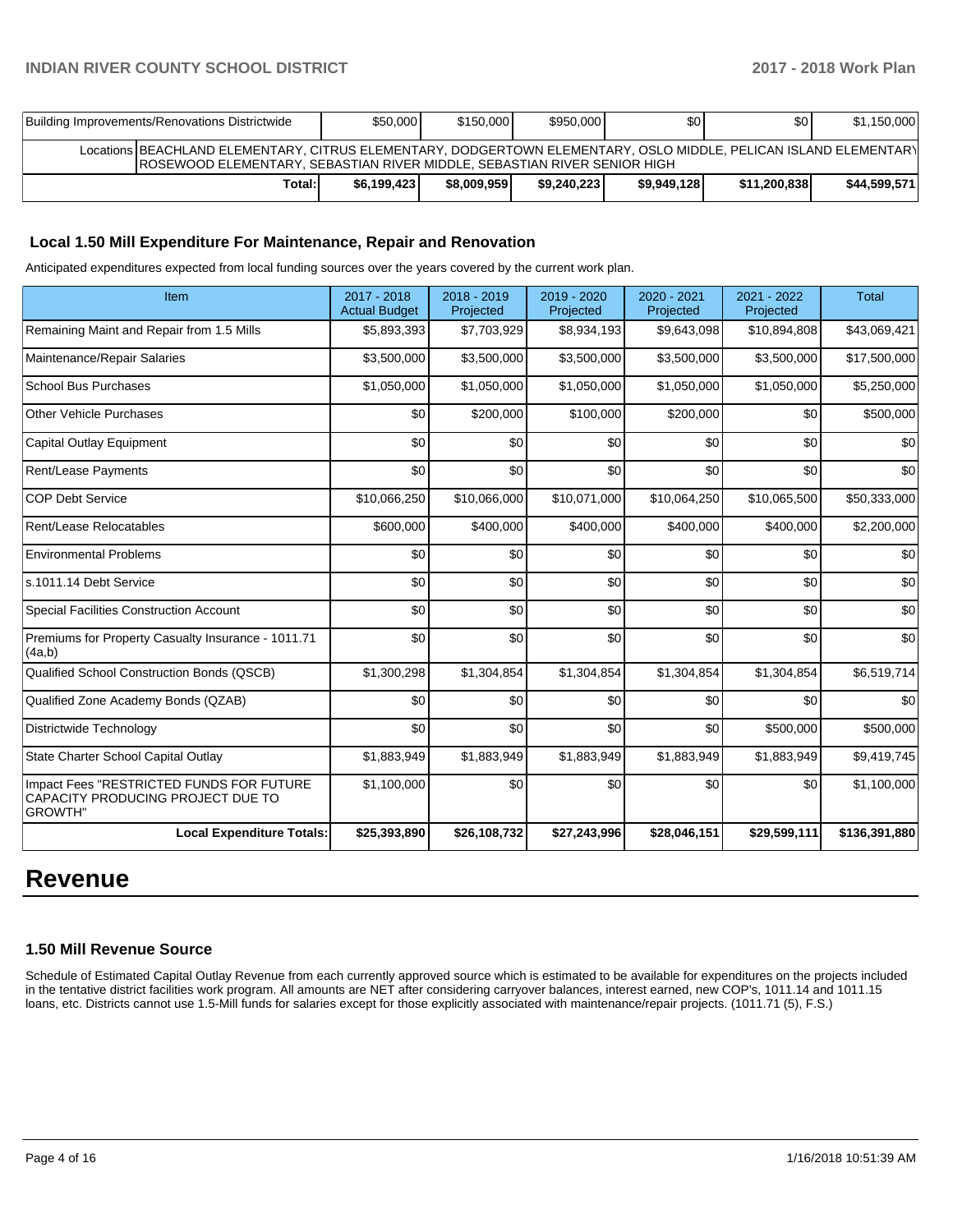| <b>Item</b>                                                                         | Fund | $2017 - 2018$<br><b>Actual Value</b> | $2018 - 2019$<br>Projected | $2019 - 2020$<br>Projected | $2020 - 2021$<br>Projected | $2021 - 2022$<br>Projected | Total             |
|-------------------------------------------------------------------------------------|------|--------------------------------------|----------------------------|----------------------------|----------------------------|----------------------------|-------------------|
| (1) Non-exempt property<br>lassessed valuation                                      |      | \$17,678,299,914                     | \$19,072,600,000           | \$20,063,500,000           | \$21,113,200,000           | \$22,095,800,000           | \$100,023,399,914 |
| (2) The Millege projected for<br>discretionary capital outlay per<br>ls.1011.71     |      | 1.50                                 | 1.50                       | 1.50                       | 1.50                       | 1.50                       |                   |
| $(3)$ Full value of the 1.50-Mill<br>discretionary capital outlay per<br>ls.1011.71 |      | \$29,699,544                         | \$32,041,968               | \$33,706,680               | \$35,470,176               | \$37,120,944               | \$168,039,312     |
| $(4)$ Value of the portion of the 1.50<br>-Mill ACTUALLY levied                     | 370  | \$25,456,752                         | \$27,464,544               | \$28,891,440               | \$30,403,008               | \$31,817,952               | \$144,033,696     |
| $(5)$ Difference of lines $(3)$ and $(4)$                                           |      | \$4.242.792                          | \$4.577.424                | \$4,815,240                | \$5,067,168                | \$5,302,992                | \$24,005,616      |

## **PECO Revenue Source**

The figure in the row designated "PECO Maintenance" will be subtracted from funds available for new construction because PECO maintenance dollars cannot be used for new construction.

| <b>Item</b>                          | Fund         | $2017 - 2018$<br><b>Actual Budget</b> | $2018 - 2019$<br>Projected | 2019 - 2020<br>Projected | $2020 - 2021$<br>Projected | $2021 - 2022$<br>Projected | Total       |
|--------------------------------------|--------------|---------------------------------------|----------------------------|--------------------------|----------------------------|----------------------------|-------------|
| <b>IPECO New Construction</b>        | 340 <b>I</b> | \$0                                   | \$0                        | \$0                      | \$0                        | \$0                        | \$0         |
| <b>PECO Maintenance Expenditures</b> |              | \$306,030                             | \$306,030                  | \$306.030                | \$306.030                  | \$306.030                  | \$1,530,150 |
|                                      |              | \$306,030                             | \$306,030                  | \$306.030                | \$306,030                  | \$306.030                  | \$1,530,150 |

## **CO & DS Revenue Source**

Revenue from Capital Outlay and Debt Service funds.

| Item                                      | Fund | $2017 - 2018$<br><b>Actual Budget</b> | $2018 - 2019$<br>Projected | 2019 - 2020<br>Projected | $2020 - 2021$<br>Projected | $2021 - 2022$<br>Projected | Total     |
|-------------------------------------------|------|---------------------------------------|----------------------------|--------------------------|----------------------------|----------------------------|-----------|
| ICO & DS Cash Flow-through<br>Distributed | 360  | \$112.841                             | \$112.841                  | \$112.841                | \$112.841                  | \$112.841                  | \$564.205 |
| ICO & DS Interest on<br>Undistributed CO  | 360  | \$6.082                               | \$6,082                    | \$6.082                  | \$6.082                    | \$6,082                    | \$30,410  |
|                                           |      | \$118,923                             | \$118,923                  | \$118.923                | \$118,923                  | \$118,923                  | \$594,615 |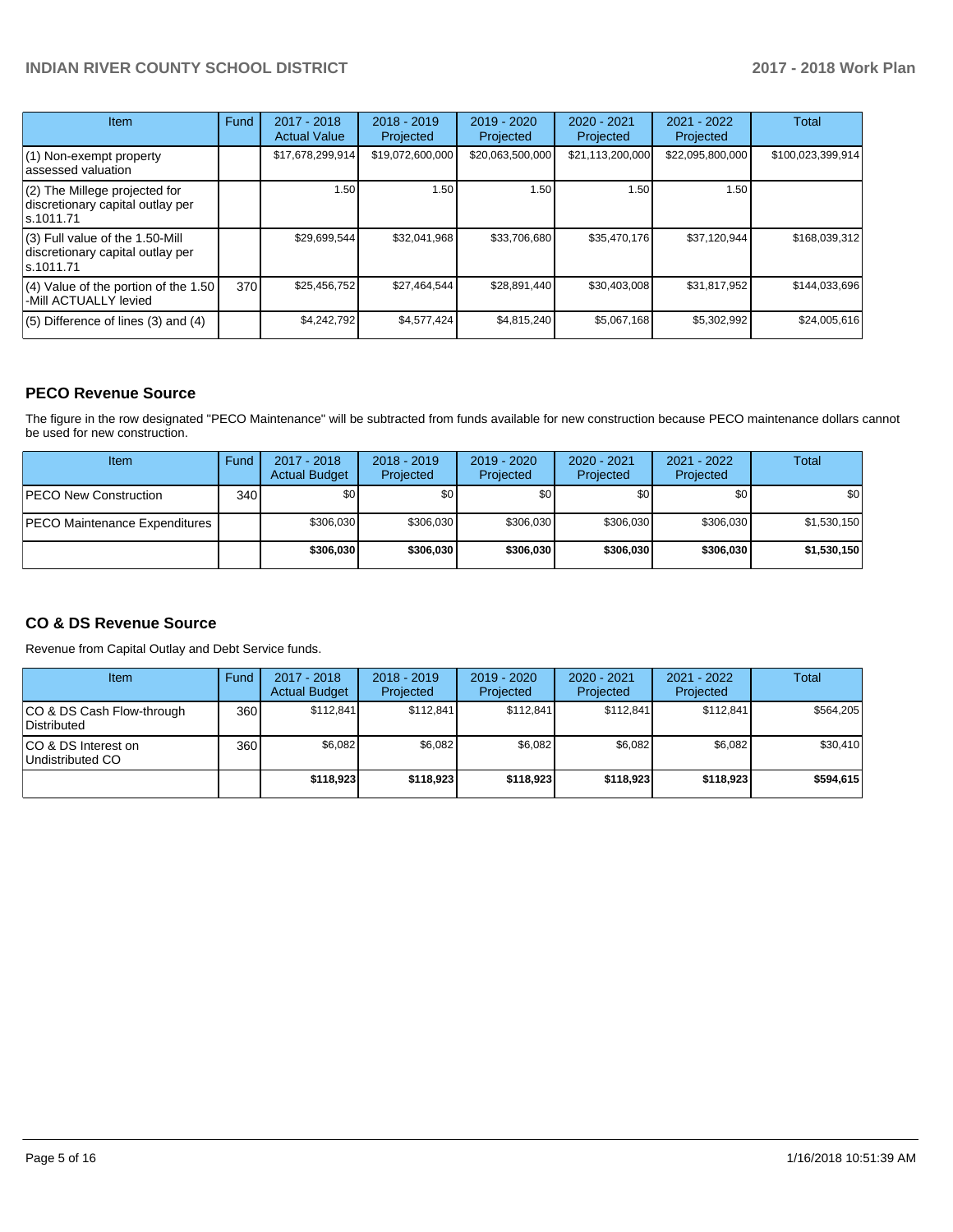#### **Fair Share Revenue Source**

Nothing reported for this section. All legally binding commitments for proportionate fair-share mitigation for impacts on public school facilities must be included in the 5-year district work program.

#### **Sales Surtax Referendum**

Specific information about any referendum for a 1-cent or 1/2-cent surtax referendum during the previous year.

**Did the school district hold a surtax referendum during the past fiscal year 2016 - 2017?**

No

#### **Additional Revenue Source**

Any additional revenue sources

| Item                                                                                                   | 2017 - 2018<br><b>Actual Value</b> | 2018 - 2019<br>Projected | 2019 - 2020<br>Projected | 2020 - 2021<br>Projected | 2021 - 2022<br>Projected | <b>Total</b> |
|--------------------------------------------------------------------------------------------------------|------------------------------------|--------------------------|--------------------------|--------------------------|--------------------------|--------------|
| <b>Transfer from General Fund</b>                                                                      | \$1,510,000                        | \$0                      | \$0                      | \$0                      | \$0                      | \$1,510,000  |
| Proceeds from a s.1011.14/15 F.S. Loans                                                                | \$0                                | \$0                      | \$0                      | \$0                      | \$0                      | \$0          |
| District Bonds - Voted local bond<br>referendum proceeds per s.9, Art VII<br><b>State Constitution</b> | \$0                                | \$0                      | \$0                      | \$0                      | \$0                      | \$0          |
| Proceeds from Special Act Bonds                                                                        | \$0                                | \$0                      | \$0                      | \$0                      | \$0                      | \$0          |
| Estimated Revenue from CO & DS Bond<br>Sale                                                            | \$0                                | \$0                      | \$0                      | \$0                      | \$0                      | \$0          |
| Proceeds from Voted Capital<br>Improvements millage                                                    | \$0                                | \$0                      | \$0                      | \$0                      | \$0                      | \$0          |
| Other Revenue for Other Capital Projects                                                               | \$44,507                           | \$11,038                 | \$11,038                 | \$11,038                 | \$11,038                 | \$88,659     |
| Proceeds from 1/2 cent sales surtax<br>authorized by school board                                      | \$0                                | \$0                      | \$0                      | \$0                      | \$0                      | \$0          |
| Proceeds from local governmental<br>infrastructure sales surtax                                        | \$0                                | \$0                      | \$0                      | \$0                      | \$0                      | \$0          |
| Proceeds from Certificates of<br>Participation (COP's) Sale                                            | \$0                                | \$0                      | \$0                      | \$0                      | \$0                      | \$0          |
| Classrooms First Bond proceeds amount<br>authorized in FY 1997-98                                      | \$0                                | \$0                      | \$0                      | \$0                      | \$0                      | \$0          |
| Classrooms for Kids                                                                                    | \$0                                | \$0                      | \$0                      | \$0                      | \$0                      | \$0          |
| <b>District Equity Recognition</b>                                                                     | \$0                                | \$0                      | \$0                      | \$0                      | \$0                      | \$0          |
| <b>Federal Grants</b>                                                                                  | \$0                                | \$0                      | \$0                      | \$0                      | \$0                      | \$0          |
| Proportionate share mitigation (actual<br>cash revenue only, not in kind donations)                    | \$0                                | \$0                      | \$0                      | \$0                      | \$0                      | \$0          |
| Impact fees received                                                                                   | \$1,100,000                        | \$0                      | \$0                      | \$0                      | \$0                      | \$1,100,000  |
| Private donations                                                                                      | \$0                                | \$0                      | \$0                      | \$0                      | \$0                      | \$0          |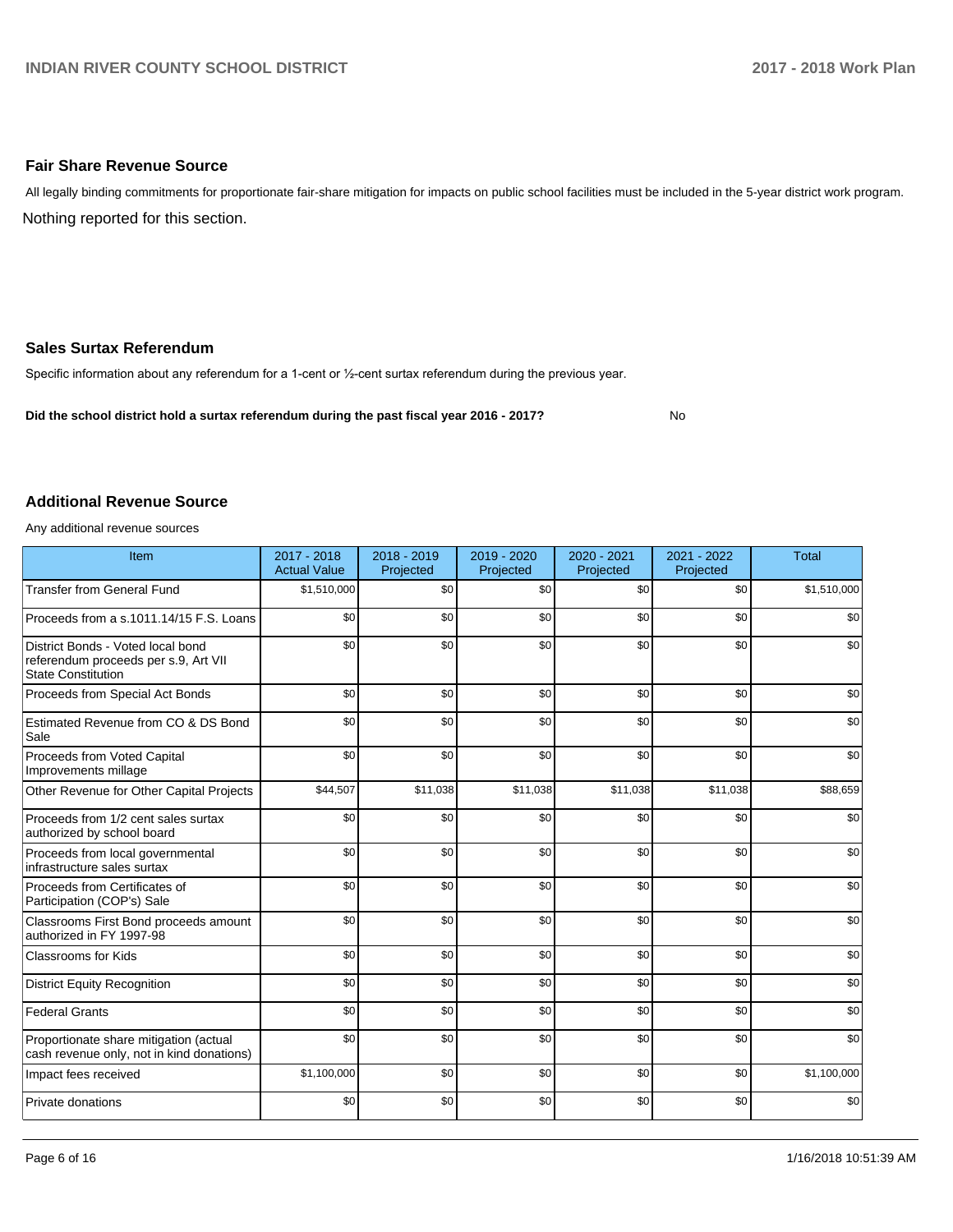| Grants from local governments or not-for-<br>profit organizations                                                  | \$0         | \$0       | \$0       | \$0       | \$0       | \$0         |
|--------------------------------------------------------------------------------------------------------------------|-------------|-----------|-----------|-----------|-----------|-------------|
| Interest, Including Profit On Investment                                                                           | \$32,158    | \$32,158  | \$32,158  | \$32,158  | \$32,158  | \$160,790   |
| Revenue from Bonds pledging proceeds<br>from 1 cent or 1/2 cent Sales Surtax                                       | \$0         | \$0       | \$0       | \$0       | \$0       | \$0         |
| <b>Total Fund Balance Carried Forward</b>                                                                          | \$325,000   | \$0       | \$0       | \$0       | \$0       | \$325,000   |
| General Capital Outlay Obligated Fund<br><b>Balance Carried Forward From Total</b><br>Fund Balance Carried Forward | \$0         | \$0       | \$0       | \$0       | \$0       | \$0         |
| <b>Special Facilities Construction Account</b>                                                                     | \$436,245   | \$436,245 | \$436,245 | \$436,245 | \$436,245 | \$2,181,225 |
| One Cent - 1/2 Cent Sales Surtax Debt<br>Service From Total Fund Balance Carried<br>Forward                        | \$0         | \$0       | \$0       | \$0       | \$0       | \$0         |
| Capital Outlay Projects Funds Balance<br>Carried Forward From Total Fund<br>Balance Carried Forward                | \$0         | \$0       | \$0       | \$0       | \$0       | \$0         |
| <b>Subtotal</b>                                                                                                    | \$3,447,910 | \$479,441 | \$479,441 | \$479,441 | \$479,441 | \$5,365,674 |

## **Total Revenue Summary**

| <b>Item Name</b>                                           | 2017 - 2018<br><b>Budget</b> | $2018 - 2019$<br>Projected | 2019 - 2020<br>Projected | $2020 - 2021$<br>Projected | 2021 - 2022<br>Projected | <b>Five Year Total</b> |
|------------------------------------------------------------|------------------------------|----------------------------|--------------------------|----------------------------|--------------------------|------------------------|
| Local 1.5 Mill Discretionary Capital Outlay<br>l Revenue   | \$25,456,752                 | \$27,464,544               | \$28,891,440             | \$30,403,008               | \$31,817,952             | \$144,033,696          |
| PECO and 1.5 Mill Maint and Other 1.5<br>Mill Expenditures | (\$25,393,890)               | (\$26,108,732)             | (\$27,243,996)           | (S28,046,151)              | (\$29,599,111)           | (\$136,391,880)        |
| <b>PECO Maintenance Revenue</b>                            | \$306.030                    | \$306,030                  | \$306.030                | \$306.030                  | \$306,030                | \$1,530,150            |
| Available 1.50 Mill for New<br><b>Construction</b>         | \$62,862                     | \$1,355,812                | \$1,647,444              | \$2,356,857                | \$2,218,841              | \$7,641,816            |

| <b>Item Name</b>                      | 2017 - 2018<br><b>Budget</b> | $2018 - 2019$<br>Projected | 2019 - 2020<br>Projected | 2020 - 2021<br>Projected | 2021 - 2022<br>Projected | <b>Five Year Total</b> |
|---------------------------------------|------------------------------|----------------------------|--------------------------|--------------------------|--------------------------|------------------------|
| ICO & DS Revenue                      | \$118,923                    | \$118,923                  | \$118,923                | \$118,923                | \$118,923                | \$594,615              |
| <b>IPECO New Construction Revenue</b> | \$0                          | \$0                        | \$0                      | \$0                      | \$0                      | \$0                    |
| Other/Additional Revenue              | \$3,447,910                  | \$479,441                  | \$479.441                | \$479,441                | \$479,441                | \$5,365,674            |
| <b>Total Additional Revenuel</b>      | \$3,566,833                  | \$598,364                  | \$598,364                | \$598,364                | \$598,364                | \$5,960,289            |
| <b>Total Available Revenue</b>        | \$3,629,695                  | \$1,954,176                | \$2,245,808              | \$2,955,221              | \$2,817,205              | \$13,602,105           |

# **Project Schedules**

## **Capacity Project Schedules**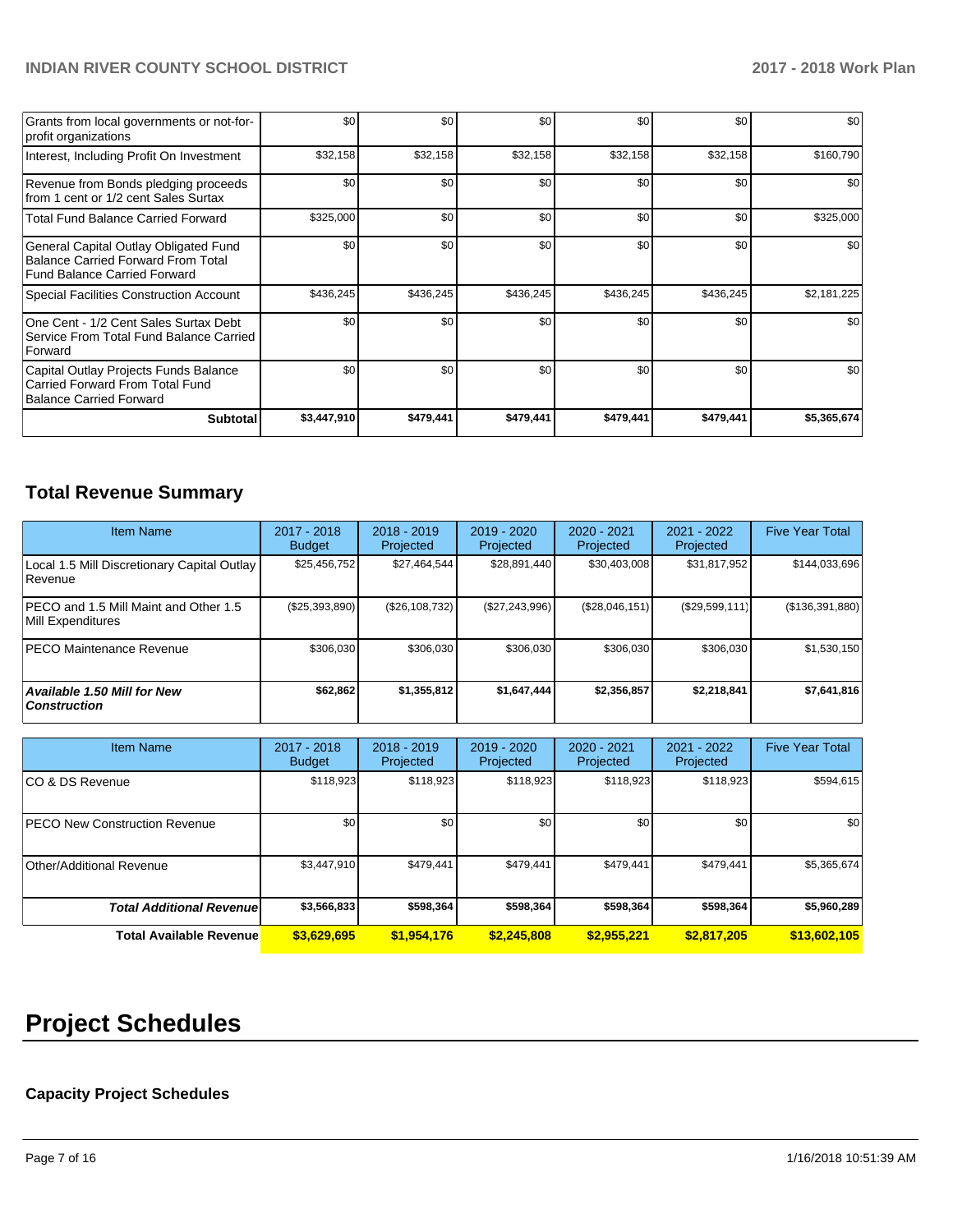A schedule of capital outlay projects necessary to ensure the availability of satisfactory classrooms for the projected student enrollment in K-12 programs.

| <b>Project Description</b>                                                                                                             | Location                              |                          | 2017 - 2018 | 2018 - 2019 | 2019 - 2020 | 2020 - 2021 | 2021 - 2022 | <b>Total</b> | Funded  |
|----------------------------------------------------------------------------------------------------------------------------------------|---------------------------------------|--------------------------|-------------|-------------|-------------|-------------|-------------|--------------|---------|
| <b>Classroom Addition</b><br>to bring permanent<br>capacity to 650<br>student station AND<br>New Cafeteria<br><b>Building Addition</b> | <b>BEACHLAND</b><br><b>ELEMENTARY</b> | Planned<br>Cost:         | \$0         | \$0         | \$0         | \$0         | \$0         |              | \$0 Yes |
|                                                                                                                                        |                                       | <b>Student Stations:</b> | 254         | U           |             |             | O           | 254          |         |
|                                                                                                                                        |                                       | <b>Total Classrooms:</b> | 16          | 0           |             |             | ∩           | 16           |         |
|                                                                                                                                        |                                       | Gross Sq Ft:             | 20,000      | $\Omega$    | n           | n           | 0           | 20,000       |         |
|                                                                                                                                        |                                       | <b>Planned Cost:</b>     | \$0         | \$0         | \$0         | \$0         | \$0         | \$0          |         |
|                                                                                                                                        |                                       | <b>Student Stations:</b> | 254         | 0           | $\bf{0}$    | 0           | $\Omega$    | 254          |         |
|                                                                                                                                        |                                       | <b>Total Classrooms:</b> | 16          | $\bf{0}$    | $\bf{0}$    | ŋ           | $\Omega$    | 16           |         |
|                                                                                                                                        |                                       | Gross Sq Ft:             | 20,000      | $\bf{0}$    | $\bf{0}$    | O           | $\Omega$    | 20,000       |         |

## **Other Project Schedules**

Major renovations, remodeling, and additions of capital outlay projects that do not add capacity to schools.

| <b>Project Description</b>                                                                | Location                                     | $2017 - 2018$<br><b>Actual Budget</b> | $2018 - 2019$<br>Projected | 2019 - 2020<br>Projected | $2020 - 2021$<br>Projected | 2021 - 2022<br>Projected | <b>Total</b>    | Funded |
|-------------------------------------------------------------------------------------------|----------------------------------------------|---------------------------------------|----------------------------|--------------------------|----------------------------|--------------------------|-----------------|--------|
| Renovations/Improvements<br><b>Locker Room Renovations</b>                                | <b>OSLO MIDDLE</b>                           | \$200,000                             | \$454,176                  | \$0                      | \$0                        | \$0                      | \$654,176 Yes   |        |
| Stadium Locker Room and PE<br>Gym Locker Room<br>Renovations                              | <b>SEBASTIAN RIVER</b><br><b>SENIOR HIGH</b> | \$52,113                              | \$1,500,000                | \$862,992                | \$0                        | \$0                      | \$2,415,105 Yes |        |
| Vero Beach High School<br>Freshman Learning Center<br>Locker Room/Bathroom<br>Renovations | <b>VERO BEACH SENIOR</b><br><b>HIGH</b>      | \$576,736                             | \$0                        | \$0                      | \$0                        | \$0                      | \$576,736 Yes   |        |
| <b>HVAC Renovation</b>                                                                    | <b>WABASSO SCHOOL</b>                        | \$391,520                             | \$0                        | \$0                      | \$1,750,000                | \$0                      | \$2,141,520 Yes |        |
| Kalwall Roof Replacement                                                                  | <b>DODGERTOWN</b><br><b>ELEMENTARY</b>       | \$0                                   | \$0                        | \$357,816                | \$0                        | \$0                      | \$357,816 Yes   |        |
| Kalwall Roof Replacement                                                                  | <b>GIFFORD MIDDLE</b>                        | \$0                                   | \$0                        | \$600,000                | \$1,000,000                | \$0                      | \$1,600,000 Yes |        |
| <b>Restroom Renovations</b>                                                               | <b>SEBASTIAN RIVER</b><br><b>SENIOR HIGH</b> | \$0                                   | \$0                        | \$425,000                | \$0                        | \$0                      | \$425,000 Yes   |        |
| HVAC - VAV Box Replacement                                                                | <b>SEBASTIAN RIVER</b><br><b>SENIOR HIGH</b> | \$574,326                             | \$0                        | \$0                      | \$0                        | \$0                      | \$574,326 Yes   |        |
|                                                                                           |                                              | \$1,794,695                           | \$1,954,176                | \$2,245,808              | \$2,750,000                | \$0                      | \$8,744,679     |        |

## **Additional Project Schedules**

Any projects that are not identified in the last approved educational plant survey.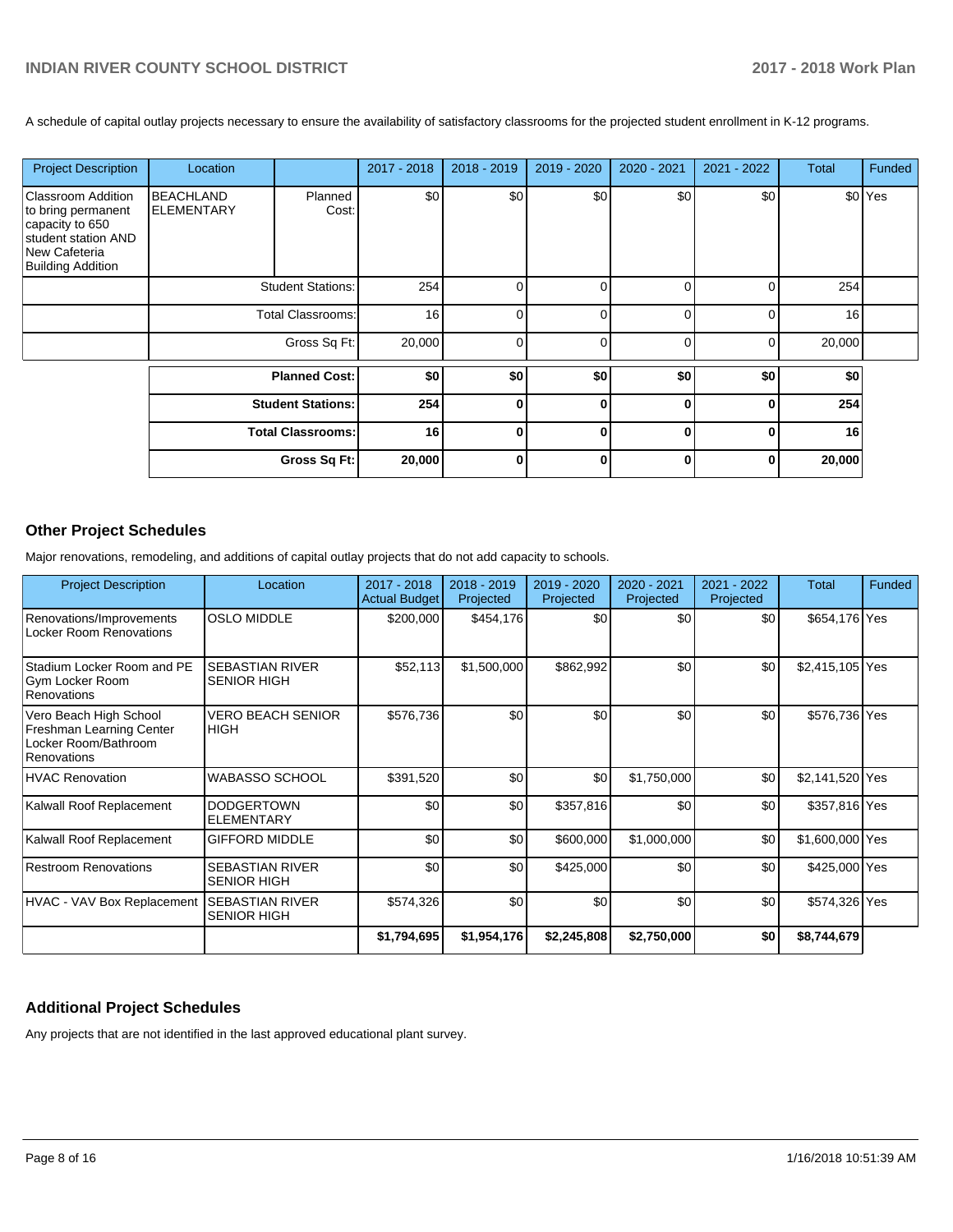| <b>Project Description</b>                                                                              | Location                              | <b>Num</b><br><b>Classroom</b> | $2017 - 2018$<br>Actual Budget | $2018 - 2019$<br>Projected | 2019 - 2020<br>Projected | 2020 - 2021<br>Projected | $2021 - 2022$<br>Projected | <b>Total</b>    | Funded |
|---------------------------------------------------------------------------------------------------------|---------------------------------------|--------------------------------|--------------------------------|----------------------------|--------------------------|--------------------------|----------------------------|-----------------|--------|
| Relocation/Renovation/<br>New Construction for<br>Technical Center for<br>Career and Adult<br>Education | <b>ADULT EDUCATION</b>                |                                | \$1,835,000                    | \$0 <sub>1</sub>           | \$0                      | \$0 <sub>1</sub>         | \$0                        | \$1,835,000 Yes |        |
| Cafeteria<br>Expansion/Renovation                                                                       | <b>GLENDALE</b><br><b>IELEMENTARY</b> |                                | \$0                            | \$0 <sub>1</sub>           | \$0 <sub>1</sub>         | \$205.221                | \$2,817,205                | \$3,022,426 Yes |        |
|                                                                                                         |                                       |                                | \$1,835,000                    | \$0                        | \$0                      | \$205,221                | \$2,817,205                | \$4,857,426     |        |

## **Non Funded Growth Management Project Schedules**

Schedule indicating which projects, due to planned development, that CANNOT be funded from current revenues projected over the next five years.

Nothing reported for this section.

## **Tracking**

## **Capacity Tracking**

| Location                                      | $2017 -$<br><b>2018 Satis.</b><br>Stu. Sta. | Actual<br>$2017 -$<br><b>2018 FISH</b><br>Capacity | Actual<br>$2016 -$<br>2017<br><b>COFTE</b> | # Class<br><b>Rooms</b> | Actual<br>Average<br>$2017 -$<br>2018 Class<br><b>Size</b> | Actual<br>$2017 -$<br>2018<br><b>Utilization</b> | <b>New</b><br>Stu.<br>Capacity | <b>New</b><br>Rooms to<br>be<br>Added/Re<br>moved | Projected<br>$2021 -$<br>2022<br><b>COFTE</b> | Projected<br>$2021 -$<br>2022<br><b>Utilization</b> | Projected<br>$2021 -$<br>2022 Class<br><b>Size</b> |
|-----------------------------------------------|---------------------------------------------|----------------------------------------------------|--------------------------------------------|-------------------------|------------------------------------------------------------|--------------------------------------------------|--------------------------------|---------------------------------------------------|-----------------------------------------------|-----------------------------------------------------|----------------------------------------------------|
| PELICAN ISLAND<br>ELEMENTARY                  | 654                                         | 654                                                | 430                                        | 35                      | 12                                                         | 66.00 %                                          | $\Omega$                       | $\Omega$                                          | 384                                           | 59.00 %                                             | 11                                                 |
| WABASSO SCHOOL                                | 81                                          | 81                                                 | 50                                         | $\overline{7}$          | $\overline{7}$                                             | 62.00%                                           | $\Omega$                       | $\Omega$                                          | 50                                            | 62.00 %                                             | $\overline{7}$                                     |
| <b>CITRUS ELEMENTARY</b>                      | 892                                         | 892                                                | 696                                        | 46                      | 15                                                         | 78.00 %                                          | $\Omega$                       | $\Omega$                                          | 708                                           | 79.00 %                                             | 15                                                 |
| <b>DODGERTOWN</b><br><b>ELEMENTARY</b>        | 584                                         | 584                                                | 396                                        | 32                      | 12                                                         | 68.00 %                                          | $\Omega$                       | $\Omega$                                          | 358                                           | 61.00%                                              | 11                                                 |
| <b>VERO BEACH</b><br>ELEMENTARY               | 796                                         | 796                                                | 613                                        | 43                      | 14                                                         | 77.00 %                                          | $\Omega$                       | $\Omega$                                          | 602                                           | 76.00 %                                             | 14                                                 |
| <b>SEBASTIAN RIVER</b><br>MIDDLE              | 1,273                                       | 1,145                                              | 973                                        | 54                      | 18                                                         | 85.00 %                                          | $\Omega$                       | $\Omega$                                          | 948                                           | 83.00 %                                             | 18                                                 |
| BEACHLAND<br><b>ELEMENTARY</b>                | 580                                         | 580                                                | 437                                        | 32                      | 14                                                         | 75.00 %                                          | $\Omega$                       | $\Omega$                                          | 456                                           | 79.00 %                                             | 14                                                 |
| <b>GIFFORD MIDDLE</b>                         | 1,136                                       | 1,022                                              | 812                                        | 48                      | 17                                                         | 79.00 %                                          | $\Omega$                       | $\Omega$                                          | 688                                           | 67.00 %                                             | 14                                                 |
| <b>ALTERNATIVE</b><br><b>EDUCATION CENTER</b> | 328                                         | 328                                                | 50                                         | 16                      | 3                                                          | 15.00 %                                          | $\Omega$                       | $\Omega$                                          | 40                                            | 12.00 %                                             | $\mathbf{3}$                                       |
| <b>FELLSMERE</b><br>ELEMENTARY                | 787                                         | 787                                                | 622                                        | 42                      | 15                                                         | 79.00 %                                          | $\Omega$                       | $\Omega$                                          | 554                                           | 70.00 %                                             | 13                                                 |
| <b>TREASURE COAST</b><br>ELEMENTARY           | 799                                         | 799                                                | 633                                        | 41                      | 15                                                         | 79.00 %                                          | $\Omega$                       | $\Omega$                                          | 662                                           | 83.00 %                                             | 16                                                 |
| <b>ADULT EDUCATION</b>                        | 0                                           | $\Omega$                                           | $\Omega$                                   | $\mathbf 0$             | $\overline{0}$                                             | 0.00%                                            | $\Omega$                       | $\Omega$                                          | $\Omega$                                      | 0.00%                                               | $\mathbf 0$                                        |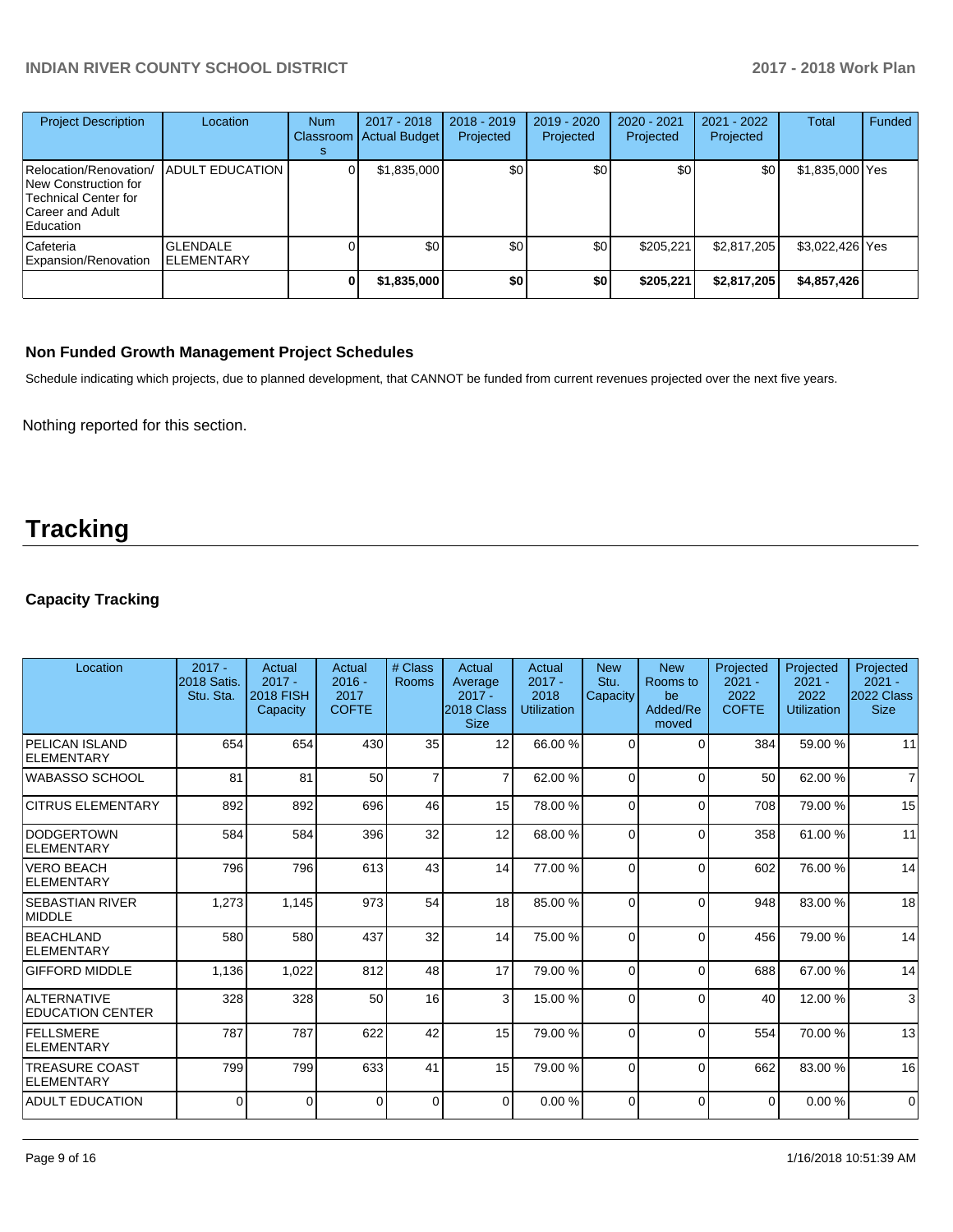| <b>LIBERTY MAGNET</b>                        | 666    | 666    | 547    | 37              | 15 | 82.00 % | 0 | $\Omega$ | 543    | 82.00 %  | 15 |
|----------------------------------------------|--------|--------|--------|-----------------|----|---------|---|----------|--------|----------|----|
| <b>STORM GROVE MIDDLE</b><br> SCHOOL         | 1,382  | 1,243  | 922    | 60              | 15 | 74.00 % | 0 | $\Omega$ | 1,006  | 81.00 %  | 17 |
| <b>VERO BEACH SENIOR</b><br>HIGH             | 3,072  | 2,918  | 2,753  | 133             | 21 | 94.00 % | 0 | $\Omega$ | 2,922  | 100.00%  | 22 |
| <b>ROSEWOOD</b><br>ELEMENTARY                | 543    | 543    | 549    | 29              | 19 | 101.00% | 0 | $\Omega$ | 543    | 100.00 % | 19 |
| IOSCEOLA MAGNET<br>SCHOOL (NEW)              | 557    | 557    | 532    | 30 <sub>l</sub> | 18 | 96.00 % | 0 | $\Omega$ | 525    | 94.00 %  | 18 |
| <b>SEBASTIAN</b><br><b>IELEMENTARY</b>       | 637    | 637    | 509    | 34              | 15 | 80.00 % | 0 | $\Omega$ | 440    | 69.00 %  | 13 |
| <b>GLENDALE</b><br>ELEMENTARY                | 702    | 702    | 590    | 37              | 16 | 84.00 % | 0 | $\Omega$ | 562    | 80.00 %  | 15 |
| <b>INDIAN RIVER</b><br><b>ACADEMY</b>        | 604    | 604    | 483    | 32              | 15 | 80.00 % |   | $\Omega$ | 480    | 79.00 %  | 15 |
| <b>OSLO MIDDLE</b>                           | 1,140  | 1,026  | 807    | 50              | 16 | 79.00 % | 0 | $\Omega$ | 827    | 81.00%   | 17 |
| <b>SEBASTIAN RIVER</b><br><b>SENIOR HIGH</b> | 2,440  | 2,318  | 1,728  | 102             | 17 | 75.00 % | 0 | $\Omega$ | 1,706  | 74.00 %  | 17 |
|                                              | 19,653 | 18,882 | 15,132 | 940             | 16 | 80.14 % | ŋ | $\Omega$ | 15,004 | 79.46 %  | 16 |
|                                              |        |        |        |                 |    |         |   |          |        |          |    |

The COFTE Projected Total (15,004) for 2021 - 2022 must match the Official Forecasted COFTE Total (15,004 ) for 2021 - 2022 before this section can be completed. In the event that the COFTE Projected Total does not match the Official forecasted COFTE, then the Balanced Projected COFTE Table should be used to balance COFTE.

| Projected COFTE for 2021 - 2022 |        | <b>Grade Level Type</b> | <b>Balanced Projected</b><br>COFTE for 2021 - 2022 |
|---------------------------------|--------|-------------------------|----------------------------------------------------|
| Elementary (PK-3)               | 4,266  |                         |                                                    |
| Middle (4-8)                    | 5,818  |                         |                                                    |
|                                 |        | Elementary (PK-3)       | 0                                                  |
| High (9-12)                     | 4,920  |                         |                                                    |
|                                 |        | Middle (4-8)            | $\Omega$                                           |
|                                 | 15,004 |                         |                                                    |
|                                 |        | High (9-12)             | $\Omega$                                           |
|                                 |        |                         |                                                    |
|                                 |        |                         | 15,004                                             |

#### **Relocatable Replacement**

Number of relocatable classrooms clearly identified and scheduled for replacement in the school board adopted financially feasible 5-year district work program.

| Location                               | 2017 - 2018 | $2018 - 2019$ | $2019 - 2020$ | 2020 - 2021 | $2021 - 2022$ | Year 5 Total |
|----------------------------------------|-------------|---------------|---------------|-------------|---------------|--------------|
| <b>Total Relocatable Replacements:</b> |             |               |               |             |               | 0            |

#### **Charter Schools Tracking**

Information regarding the use of charter schools.

| Location-Type                     | # Relocatable<br>units or<br>permanent<br>classrooms | Owner    | <b>IYear Started or I</b><br>Scheduled | <b>Student</b><br><b>Stations</b> | <b>Students</b><br>Enrolled | Years in<br>Contract | <b>Total Charter</b><br><b>Students</b><br>projected for<br>2021 - 2022 |
|-----------------------------------|------------------------------------------------------|----------|----------------------------------------|-----------------------------------|-----------------------------|----------------------|-------------------------------------------------------------------------|
| 'Indian River Charter High School |                                                      | 26 STATE | 1998                                   | 650                               | 698                         | 24                   | 700                                                                     |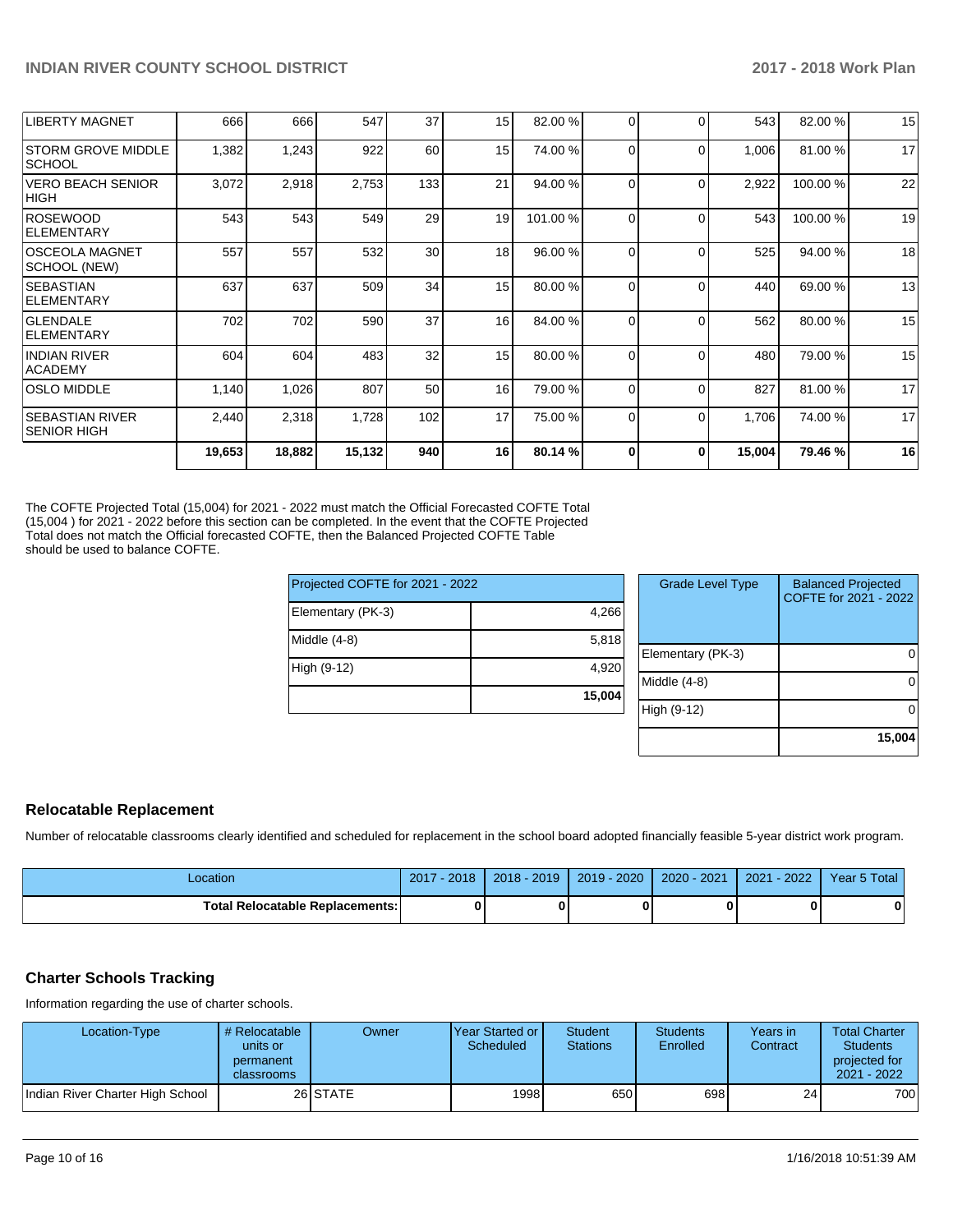| Sebastian Charter Junior High   |     | 12 STATE   | 1998 | 264   | 264   | <b>251</b>      | 280   |
|---------------------------------|-----|------------|------|-------|-------|-----------------|-------|
| North County Charter Elementary |     | 17 STATE   | 1998 | 322   | 345   | 13 <sub>1</sub> | 350   |
| St. Peter's Academy             |     | 8 PRIVATE  | 2000 | 156   | 138   | 15              | 150   |
| Imagine Charter School South    |     | 38 PRIVATE | 2008 | 900   | 900   | 10 <sub>1</sub> | 900   |
|                                 | 101 |            |      | 2.292 | 2,345 |                 | 2,380 |

### **Special Purpose Classrooms Tracking**

The number of classrooms that will be used for certain special purposes in the current year, by facility and type of classroom, that the district will, 1), not use for educational purposes, and 2), the co-teaching classrooms that are not open plan classrooms and will be used for educational purposes.

| School                               | <b>School Type</b> | # of Elementary<br>K-3 Classrooms | # of Middle 4-8<br><b>Classrooms</b> | $#$ of High 9-12<br><b>Classrooms</b> | # of $ESE$<br><b>Classrooms</b> | # of Combo<br><b>Classrooms</b> | Total<br><b>Classrooms</b> |
|--------------------------------------|--------------------|-----------------------------------|--------------------------------------|---------------------------------------|---------------------------------|---------------------------------|----------------------------|
| <b>Total Educational Classrooms:</b> |                    |                                   |                                      |                                       |                                 |                                 |                            |
| School                               | <b>School Type</b> | # of Elementary<br>K-3 Classrooms | # of Middle 4-8<br><b>Classrooms</b> | # of High $9-12$<br><b>Classrooms</b> | # of $ESE$<br><b>Classrooms</b> | # of Combo<br>Classrooms        | Total<br>Classrooms        |
| <b>Total Co-Teaching Classrooms:</b> |                    |                                   |                                      |                                       |                                 |                                 |                            |

#### **Infrastructure Tracking**

**Necessary offsite infrastructure requirements resulting from expansions or new schools. This section should include infrastructure information related to capacity project schedules and other project schedules (Section 4).** 

N/A

**Proposed location of planned facilities, whether those locations are consistent with the comprehensive plans of all affected local governments, and recommendations for infrastructure and other improvements to land adjacent to existing facilities. Provisions of 1013.33(12), (13) and (14) and 1013.36 must be addressed for new facilities planned within the 1st three years of the plan (Section 5).** 

**Consistent with Comp Plan?** Yes

## **Net New Classrooms**

The number of classrooms, by grade level and type of construction, that were added during the last fiscal year.

| List the net new classrooms added in the 2016 - 2017 fiscal year.                                                                                       |                              |                            |                                |                        | year.                        |                                                                        | List the net new classrooms to be added in the 2017 - 2018 fiscal |                        |
|---------------------------------------------------------------------------------------------------------------------------------------------------------|------------------------------|----------------------------|--------------------------------|------------------------|------------------------------|------------------------------------------------------------------------|-------------------------------------------------------------------|------------------------|
| "Classrooms" is defined as capacity carrying classrooms that are added to increase<br>capacity to enable the district to meet the Class Size Amendment. |                              |                            |                                |                        |                              | Totals for fiscal year 2017 - 2018 should match totals in Section 15A. |                                                                   |                        |
| Location                                                                                                                                                | $2016 - 2017$ #<br>Permanent | $2016 - 2017$ #<br>Modular | $2016 - 2017$ #<br>Relocatable | $2016 - 2017$<br>Total | $2017 - 2018$ #<br>Permanent | $2017 - 2018$ #<br>Modular                                             | $2017 - 2018$ #<br>Relocatable                                    | $2017 - 2018$<br>Total |
| Elementary (PK-3)                                                                                                                                       |                              |                            |                                |                        |                              |                                                                        | -5                                                                | 3                      |
| Middle (4-8)                                                                                                                                            | 12                           |                            | $-12$                          |                        |                              |                                                                        | -5                                                                | 3                      |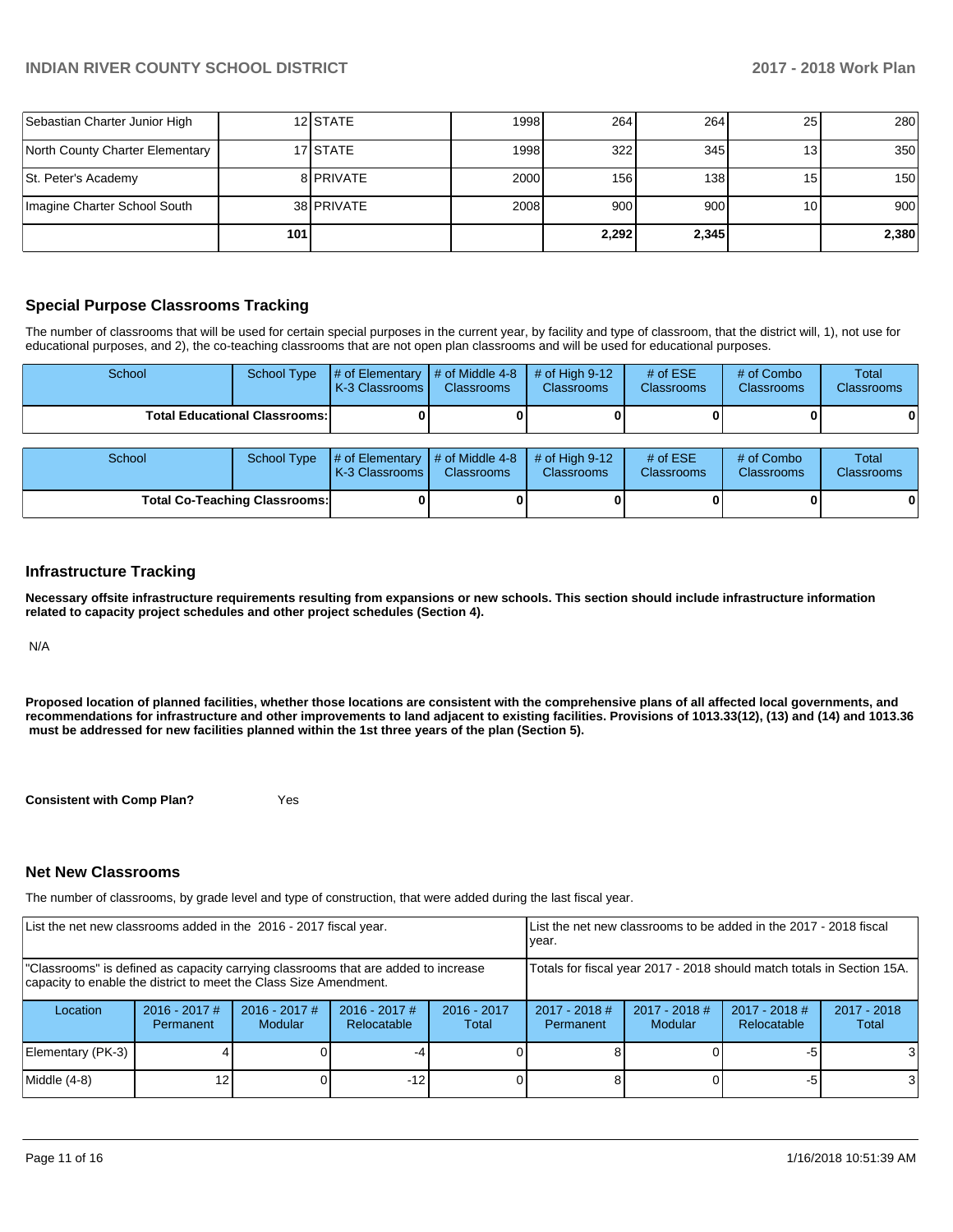| $\overline{A}$<br>High i.<br>. . |    |            |     |    |  |
|----------------------------------|----|------------|-----|----|--|
|                                  | 16 | . .<br>. . | ם ו | 10 |  |

## **Relocatable Student Stations**

Number of students that will be educated in relocatable units, by school, in the current year, and the projected number of students for each of the years in the workplan.

| <b>Site</b>                                       | 2017 - 2018    | $2018 - 2019$ | 2019 - 2020    | 2020 - 2021 | 2021 - 2022    | 5 Year Average |
|---------------------------------------------------|----------------|---------------|----------------|-------------|----------------|----------------|
| <b>ADULT EDUCATION</b>                            | 0              | $\mathbf 0$   | 0              | $\Omega$    | 0              |                |
| <b>LIBERTY MAGNET</b>                             | $\Omega$       | $\Omega$      | $\Omega$       | $\Omega$    | 0              | 0              |
| OSCEOLA MAGNET SCHOOL (NEW)                       | $\Omega$       | $\Omega$      | $\Omega$       | $\Omega$    | $\Omega$       | $\Omega$       |
| SEBASTIAN ELEMENTARY                              | $\overline{0}$ | $\mathbf 0$   | $\mathbf 0$    | $\Omega$    | 0              | $\Omega$       |
| <b>GLENDALE ELEMENTARY</b>                        | 18             | 18            | 18             | 18          | 18             | 18             |
| <b>INDIAN RIVER ACADEMY</b>                       | $\mathbf 0$    | $\mathbf 0$   | $\overline{0}$ | $\Omega$    | 0              | $\Omega$       |
| DODGERTOWN ELEMENTARY                             | $\Omega$       | $\Omega$      | $\Omega$       | $\Omega$    | $\Omega$       | $\mathbf 0$    |
| <b>VERO BEACH ELEMENTARY</b>                      | $\Omega$       | $\mathbf{0}$  | $\Omega$       | $\Omega$    | $\Omega$       | $\Omega$       |
| <b>SEBASTIAN RIVER MIDDLE</b>                     | 154            | 154           | 154            | 154         | 154            | 154            |
| <b>GIFFORD MIDDLE</b>                             | 0              | 0             | $\Omega$       | $\Omega$    | $\Omega$       | $\Omega$       |
| ALTERNATIVE EDUCATION CENTER                      | $\Omega$       | $\mathbf 0$   | $\mathbf 0$    | $\Omega$    | 0              | $\Omega$       |
| FELLSMERE ELEMENTARY                              | $\Omega$       | $\mathbf 0$   | $\mathbf 0$    | $\Omega$    | $\Omega$       | 0              |
| PELICAN ISLAND ELEMENTARY                         | 0              | $\mathbf 0$   | $\overline{0}$ | $\Omega$    | 0              | 0              |
| <b>WABASSO SCHOOL</b>                             | 10             | 10            | 10             | 10          | 10             | 10             |
| <b>CITRUS ELEMENTARY</b>                          | $\mathbf 0$    | $\mathbf 0$   | $\overline{0}$ | $\Omega$    | 0              | 0              |
| TREASURE COAST ELEMENTARY                         | $\overline{0}$ | $\Omega$      | $\Omega$       | $\Omega$    | $\Omega$       | $\Omega$       |
| <b>VERO BEACH SENIOR HIGH</b>                     | $\Omega$       | $\mathbf{0}$  | $\Omega$       | $\Omega$    | $\Omega$       | $\Omega$       |
| ROSEWOOD ELEMENTARY                               | $\Omega$       | $\mathbf 0$   | $\mathbf 0$    | $\Omega$    | $\overline{0}$ | $\Omega$       |
| <b>BEACHLAND ELEMENTARY</b>                       | $\Omega$       | $\Omega$      | $\Omega$       | $\Omega$    | $\Omega$       | $\Omega$       |
| <b>OSLO MIDDLE</b>                                | 0              | $\mathbf 0$   | $\mathbf 0$    | $\mathbf 0$ | $\mathbf 0$    | 0              |
| SEBASTIAN RIVER SENIOR HIGH                       | 0              | $\mathbf 0$   | $\Omega$       | $\Omega$    | 0              | 0              |
| <b>STORM GROVE MIDDLE SCHOOL</b>                  | $\overline{0}$ | $\mathbf 0$   | $\mathbf 0$    | $\Omega$    | 0              | 0              |
| Totals for INDIAN RIVER COUNTY SCHOOL DISTRICT    |                |               |                |             |                |                |
|                                                   |                |               |                |             |                |                |
| Total students in relocatables by year.           | 182            | 182           | 182            | 182         | 182            | 182            |
| Total number of COFTE students projected by year. | 15,120         | 15,100        | 15,097         | 15,068      | 15,004         | 15,078         |
| Percent in relocatables by year.                  | 1%             | 1%            | 1%             | 1%          | 1%             | $1%$           |

## **Leased Facilities Tracking**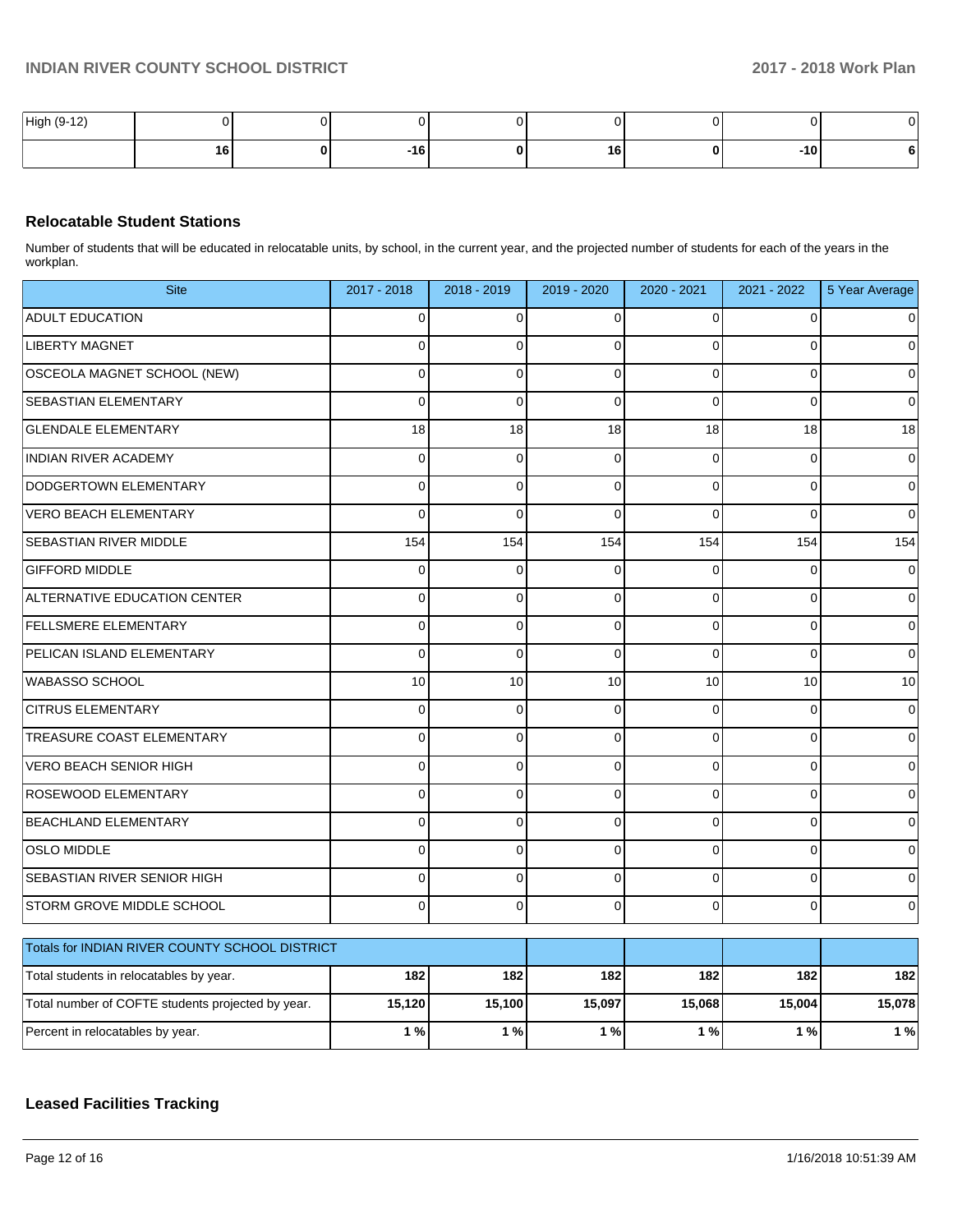Exising leased facilities and plans for the acquisition of leased facilities, including the number of classrooms and student stations, as reported in the educational plant survey, that are planned in that location at the end of the five year workplan.

| Location                   | # of Leased<br><b>IClassrooms 2017 -</b><br>2018 | <b>FISH Student</b><br><b>Stations</b> | Owner              | # of Leased<br>Classrooms 2021 -<br>2022 | <b>FISH Student</b><br><b>Stations</b> |
|----------------------------|--------------------------------------------------|----------------------------------------|--------------------|------------------------------------------|----------------------------------------|
| SEBASTIAN RIVER MIDDLE     |                                                  |                                        | 154 Mobile Modular |                                          | 154                                    |
| <b>GLENDALE ELEMENTARY</b> |                                                  |                                        | 18 Mobile Modular  |                                          | 18 <sup>1</sup>                        |
| WABASSO SCHOOL             |                                                  |                                        | 10 Mobile Modular  |                                          | 10 l                                   |
|                            |                                                  | 182                                    |                    |                                          | 182                                    |

#### **Failed Standard Relocatable Tracking**

Relocatable units currently reported by school, from FISH, and the number of relocatable units identified as 'Failed Standards'.

Nothing reported for this section.

## **Planning**

#### **Class Size Reduction Planning**

**Plans approved by the school board that reduce the need for permanent student stations such as acceptable school capacity levels, redistricting, busing, year-round schools, charter schools, magnet schools, public-private partnerships, multitrack scheduling, grade level organization, block scheduling, or other alternatives.**

#### **School Closure Planning**

**Plans for the closure of any school, including plans for disposition of the facility or usage of facility space, and anticipated revenues.** 

No plans at this time for closure of any facility within the next five years.

## **Long Range Planning**

#### **Ten-Year Maintenance**

District projects and locations regarding the projected need for major renovation, repair, and maintenance projects within the district in years 6-10 beyond the projects plans detailed in the five years covered by the work plan.

| Project                                           | 2021 - 2022 / 2026 - 2027<br><b>Projected Cost</b> |
|---------------------------------------------------|----------------------------------------------------|
| HVAC Districtwide                                 | \$7,500,000                                        |
| Minor Projects Renovation/Remodeling Districtwide | \$10,000,000                                       |
| Technology Upgrades                               | \$5,000,000                                        |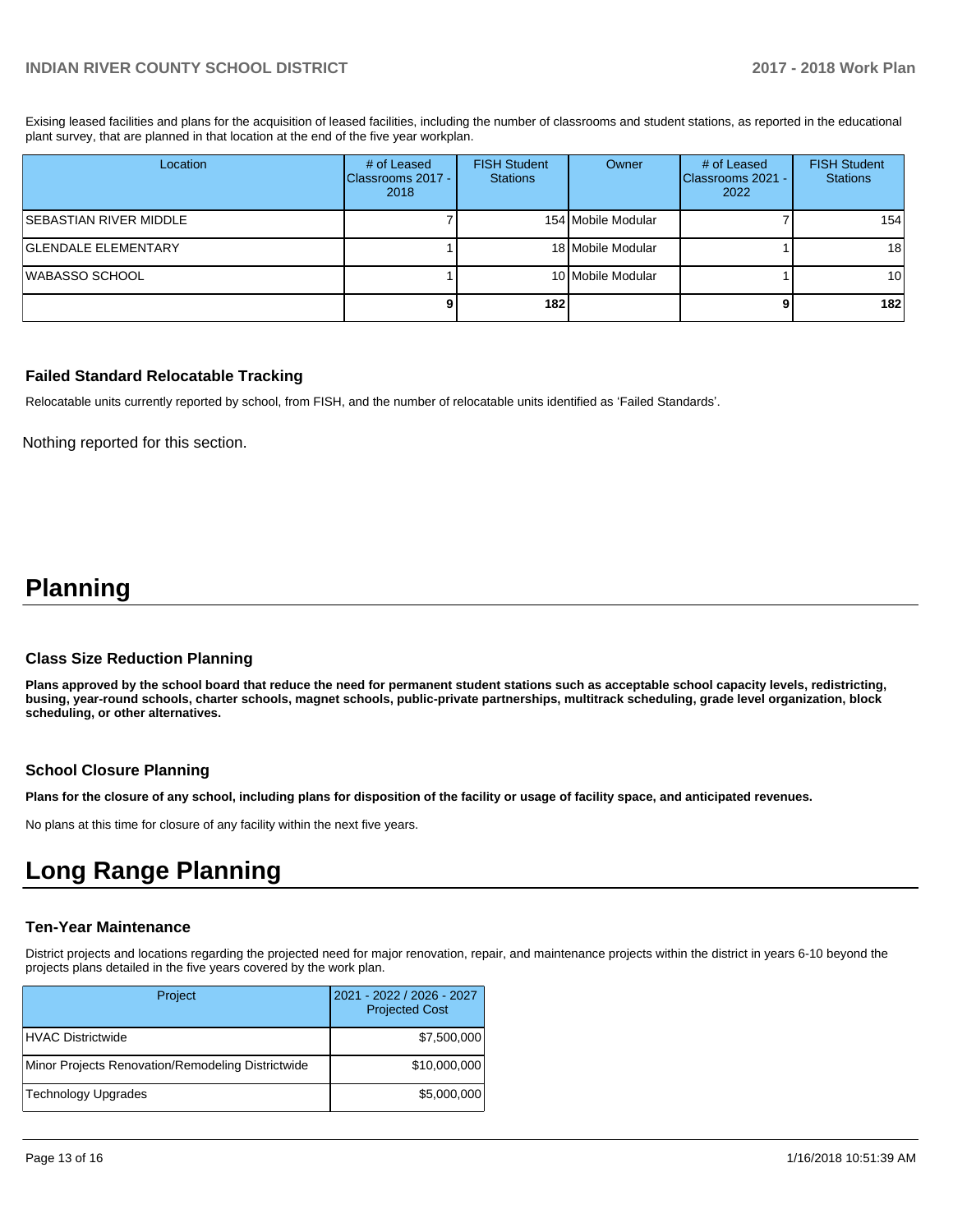| <b>ADA Compliance Districtwide</b> | \$2,500,000  |
|------------------------------------|--------------|
| Health & Life Safety Districtwide  | \$7,500,000  |
| Capital Maintenance                | \$7,500,000  |
|                                    | \$40,000,000 |

## **Ten-Year Capacity**

Schedule of capital outlay projects projected to ensure the availability of satisfactory student stations for the projected student enrollment in K-12 programs for the future 5 years beyond the 5-year district facilities work program.

| Project               | Location, Community, Quadrant or other<br>general location | 2021 - 2022 / 2026 - 2027<br><b>Projected Cost</b> |
|-----------------------|------------------------------------------------------------|----------------------------------------------------|
| Elementary School "C" | TBD                                                        | \$20,000,000                                       |
|                       |                                                            | \$20,000,000                                       |

## **Ten-Year Planned Utilization**

Schedule of planned capital outlay projects identifying the standard grade groupings, capacities, and planned utilization rates of future educational facilities of the district for both permanent and relocatable facilities.

| Grade Level Projections         | <b>FISH</b><br><b>Student</b><br><b>Stations</b> | Actual 2016 -<br><b>2017 FISH</b><br>Capacity | Actual<br>$2016 -$<br>2017<br><b>COFTE</b> | Actual 2016 - 2017<br><b>Utilization</b> | Actual 2017 - 2018 / 2026 - 2027 new<br>Student Capacity to be added/removed | Projected 2026<br><b>2027 COFTE</b> | Projected 2026 -<br>2027 Utilization |
|---------------------------------|--------------------------------------------------|-----------------------------------------------|--------------------------------------------|------------------------------------------|------------------------------------------------------------------------------|-------------------------------------|--------------------------------------|
| Elementary - District<br>Totals | 8,801                                            | 8,801                                         | 7,036.35                                   | 79.95 %                                  | 750                                                                          | 6.954                               | 72.81 %                              |
| Middle - District Totals        | 4.931                                            | 4,436                                         | 3.514.67                                   | 79.24 %                                  |                                                                              | 3.190                               | 71.91 %                              |
| High - District Totals          | 5.512                                            | 5,236                                         | 4.481.45                                   | 85.58 %                                  |                                                                              | 4.593                               | 87.72 %                              |
| Other - ESE, etc                | 409                                              | 409                                           | 99.72                                      | 24.45 %                                  |                                                                              | 100                                 | 24.45 %                              |
|                                 | 19,653                                           | 18,882                                        | 15.132.19                                  | 80.14 %                                  | 750                                                                          | 14,837                              | 75.58 %                              |

**Combination schools are included with the middle schools for student stations, capacity, COFTE and utilization purposes because these facilities all have a 90% utilization factor. Use this space to explain or define the grade groupings for combination schools.** 

No comments to report.

**Ten-Year Infrastructure Planning**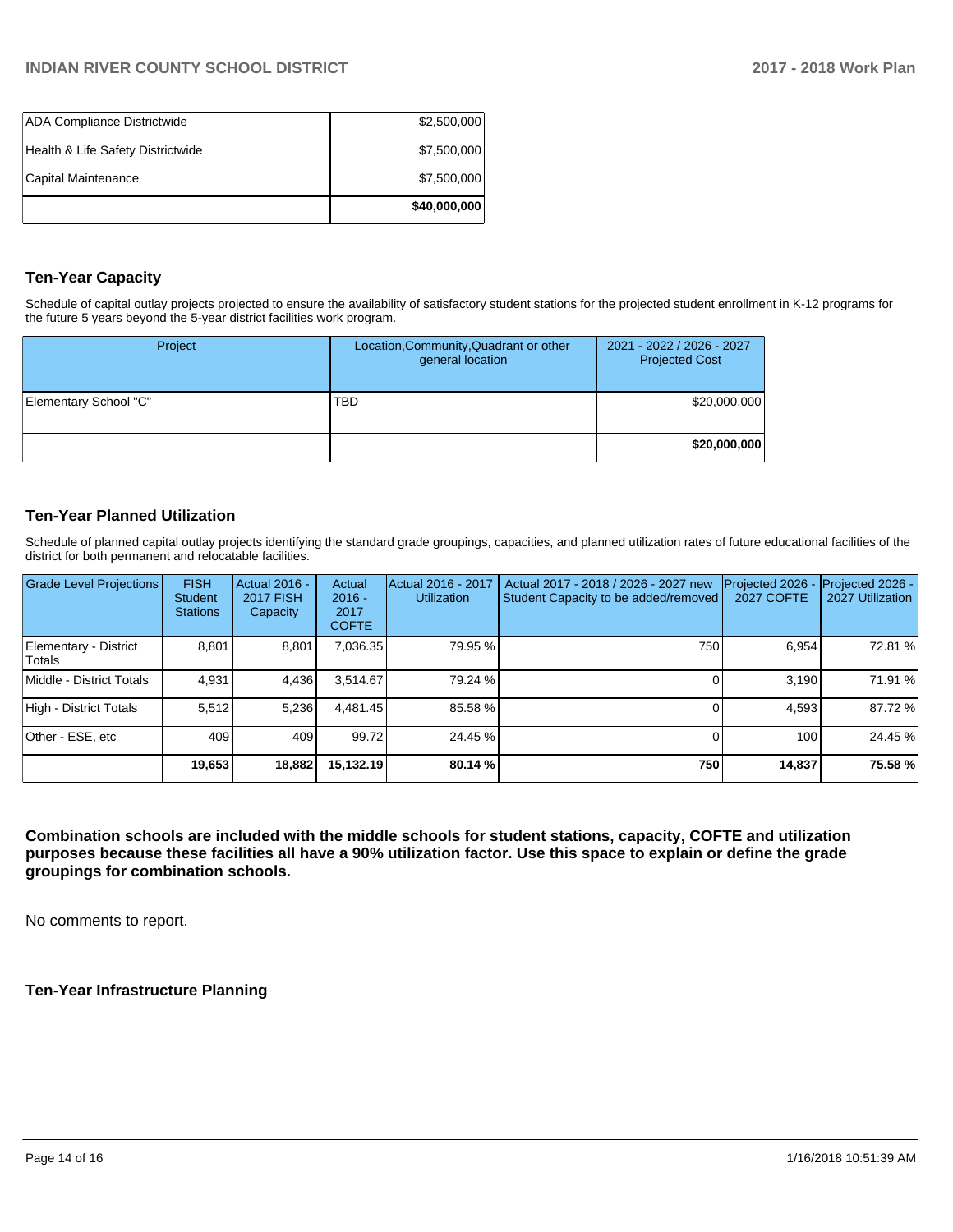#### **Proposed Location of Planned New, Remodeled, or New Additions to Facilities in 06 thru 10 out years (Section 28).**

On-site and Off-site Infrastructure to accomodate construction of New Elementary "C", location TBD

Plans for closure of any school, including plans for disposition of the facility or usage of facility space, and anticipated revenues in the 06 thru 10 out **years (Section 29).**

None

#### **Twenty-Year Maintenance**

District projects and locations regarding the projected need for major renovation, repair, and maintenance projects within the district in years 11-20 beyond the projects plans detailed in the five years covered by the work plan.

| Project                                           | 2026 - 2027 / 2036 - 2037 Projected Cost |
|---------------------------------------------------|------------------------------------------|
| Health & Life Safey Districtwide                  | \$10,000,000                             |
| Capital Maintenance                               | \$10,000,000                             |
| <b>HVAC Districtwide</b>                          | \$10,000,000                             |
| Minor Projects Renovation/Remodeling Districtwide | \$10,000,000                             |
| <b>Technology Upgrade</b>                         | \$10,000,000                             |
| <b>ADA Compliance Districtwide</b>                | \$5,000,000                              |
|                                                   | \$55,000,000                             |

#### **Twenty-Year Capacity**

Schedule of capital outlay projects projected to ensure the availability of satisfactory student stations for the projected student enrollment in K-12 programs for the future 11-20 years beyond the 5-year district facilities work program.

Nothing reported for this section.

#### **Twenty-Year Planned Utilization**

Schedule of planned capital outlay projects identifying the standard grade groupings, capacities, and planned utilization rates of future educational facilities of the district for both permanent and relocatable facilities.

| <b>Grade Level Projections</b>  | <b>FISH</b><br><b>Student</b><br><b>Stations</b> | Actual 2016 -<br><b>2017 FISH</b><br>Capacity | Actual<br>$2016 -$<br>2017<br><b>COFTE</b> | Actual 2016 - 2017<br><b>Utilization</b> | Actual 2017 - 2018 / 2036 - 2037 new<br>Student Capacity to be added/removed | Projected 2036 -<br><b>2037 COFTE</b> | Projected 2036 -<br>2037 Utilization |
|---------------------------------|--------------------------------------------------|-----------------------------------------------|--------------------------------------------|------------------------------------------|------------------------------------------------------------------------------|---------------------------------------|--------------------------------------|
| Elementary - District<br>Totals | 8.801                                            | 8.801                                         | 7.036.35                                   | 79.95 %                                  | 750                                                                          | 7.740                                 | 81.04 %                              |
| Middle - District Totals        | 4.931                                            | 4.436                                         | 3.514.67                                   | 79.24 %                                  |                                                                              | 3.866                                 | 87.15 %                              |
| High - District Totals          | 5.512                                            | 5.236                                         | 4.481.45                                   | 85.58 %                                  |                                                                              | 4.929                                 | 94.14 %                              |